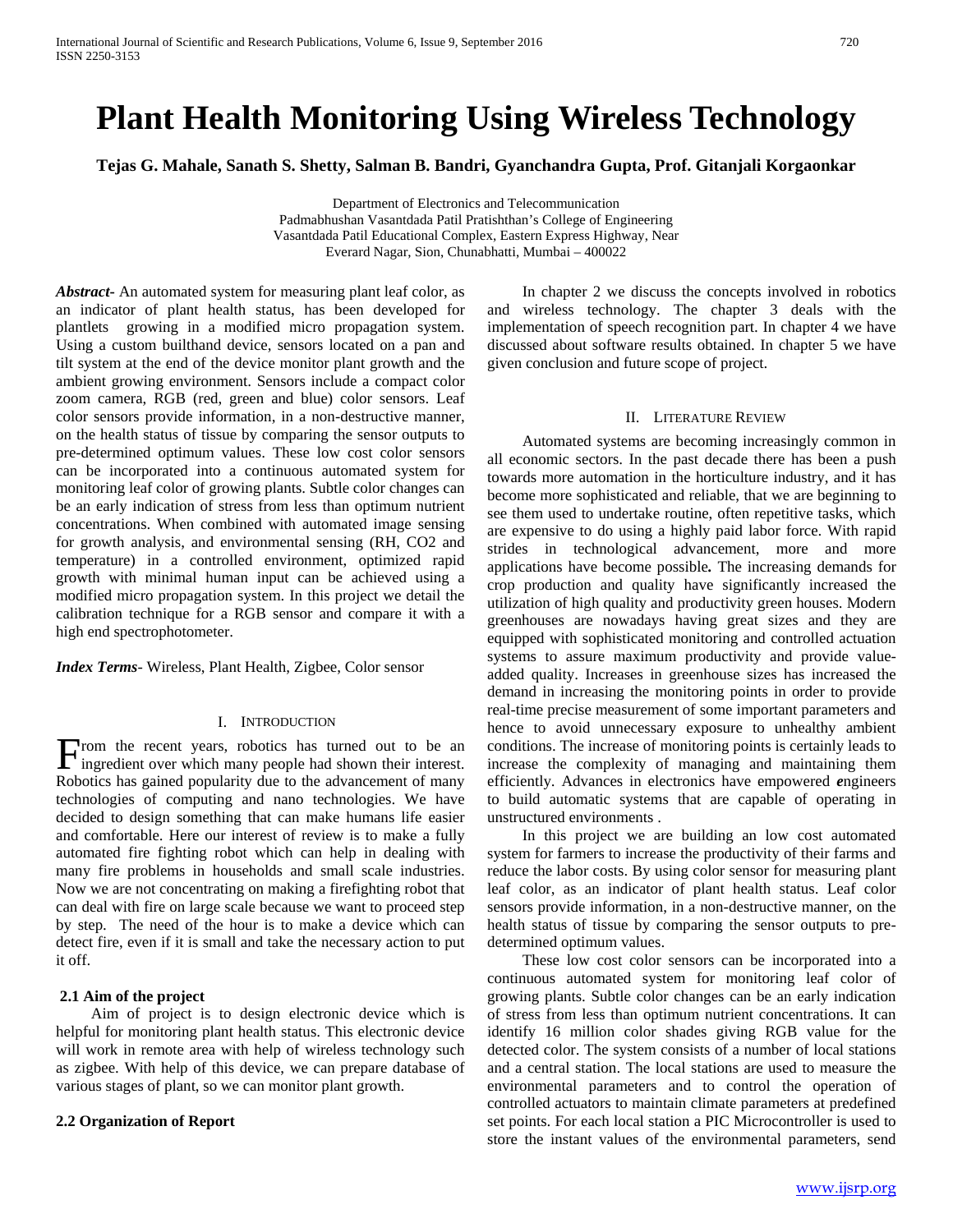them to the central station and receive the control signals that are required for the operation of the actuators. The communication between the local stations and the central station is achieved via ZigBee wireless modules. Here the local station is the builthand device and central station is the laptop. ZigBee is used because these devices can transmit data over long distances. The color sensor gives RGB information as to microcontroller and it is displayed on the LCD display screen. This information is given t the ZigBee device through which the information is send to control room.

#### **Previous work done**

- There was also some work done in New Zealand by John Seelay and group on the same project.
- In John's work the setup, they used Robot with sensor arm instead of hand device with LCD.
- The reported system used an autonomous robotic arm containing RGB (red, green and blue) color, environmental and proximity sensors as well as a compact color camera

**Wireless** communication is the transfer of [information](http://en.wikipedia.org/wiki/Telecommunication) between two or more points that are not connected by an electrical conductor.

The most common wireless technologies use [radio.](http://en.wikipedia.org/wiki/Radio) With radio waves distances can be short, such as a few meters for [television](http://en.wikipedia.org/wiki/Television) or as far as thousands or even millions of kilometers for deep-space radio communications. It encompasses various types of fixed, mobile, and portable applications, including [two-way radios,](http://en.wikipedia.org/wiki/Two-way_radio) [cellular telephones,](http://en.wikipedia.org/wiki/Mobile_phone) [personal digital](http://en.wikipedia.org/wiki/Personal_digital_assistant)  [assistants](http://en.wikipedia.org/wiki/Personal_digital_assistant) (PDAs), and [wireless networking.](http://en.wikipedia.org/wiki/Wireless_network) Other examples of applications of radio *wireless technology* include [GPS](http://en.wikipedia.org/wiki/Global_Positioning_System) units, garage door openers, wireless [computer mice,](http://en.wikipedia.org/wiki/Mouse_(computing)) [keyboards](http://en.wikipedia.org/wiki/Keyboard_(computing)) and [headsets,](http://en.wikipedia.org/wiki/Headset_(audio)) headphones, [radio receivers,](http://en.wikipedia.org/wiki/Radio_receiver) [satellite television,](http://en.wikipedia.org/wiki/Satellite_television) broadcast [television](http://en.wikipedia.org/wiki/Broadcast_television) and [cordless telephones.](http://en.wikipedia.org/wiki/Cordless_telephone)

 Somewhat less common methods of achieving wireless communications include the use of other [electromagnetic](http://en.wikipedia.org/wiki/Electromagnetism) wireless technologies, such as light, magnetic, or electric fields or the use of sound.

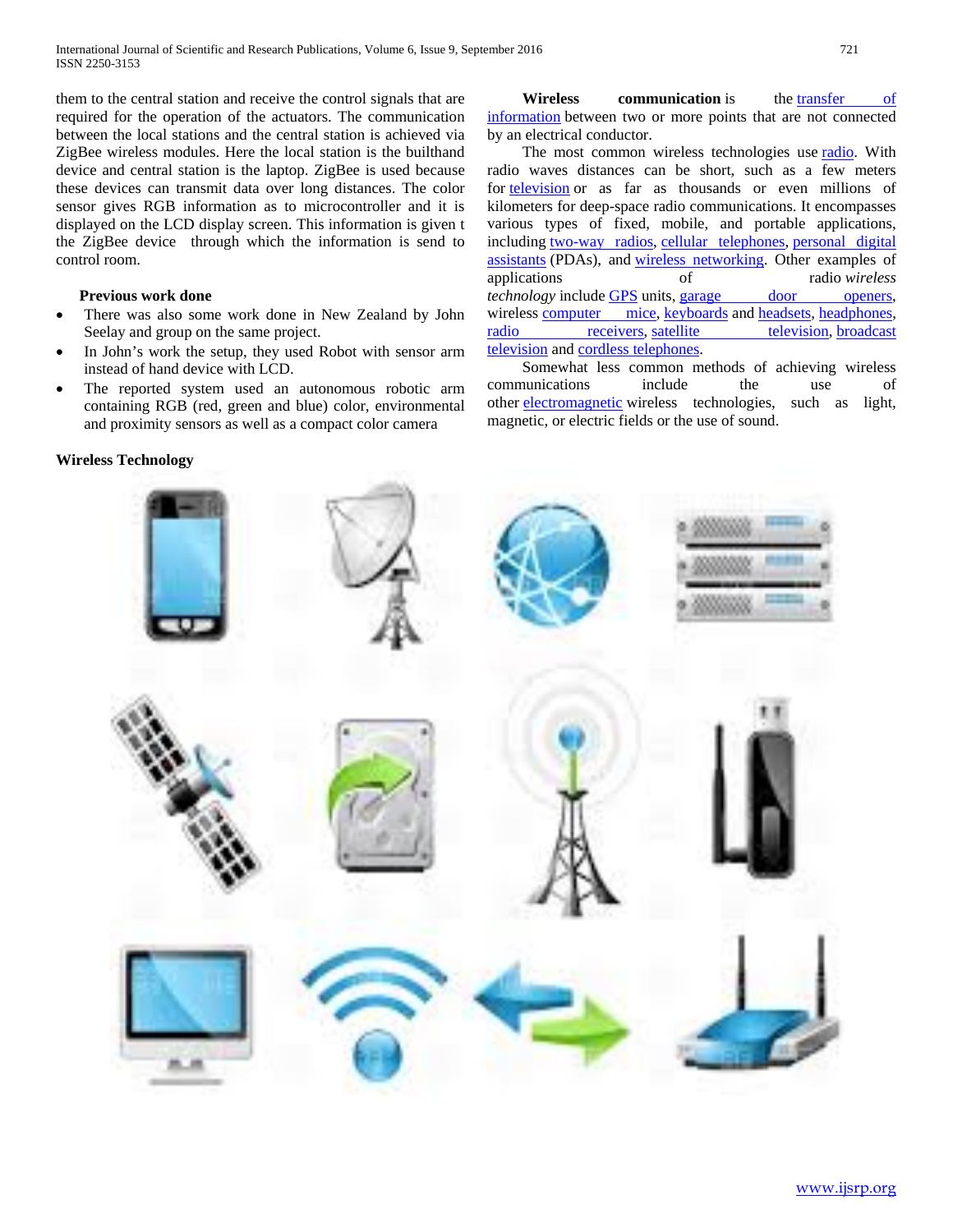#### **Modes of wireless communication**

Wireless communications can be via:

## **Radio**

[Radio](http://en.wikipedia.org/wiki/Radio) communication, [microwave](http://en.wikipedia.org/wiki/Microwave) communication, for example long-range line-of-sight via highly directional antennas, or short-range communication,

## **Free-space optical**

Free-space [optical](http://en.wikipedia.org/wiki/Optical_communication) communication (FSO) is an optical [communication](http://en.wikipedia.org/wiki/Optical_communication) technology that uses light propagating in free space to wirelessly transmit data for [telecommunications](http://en.wikipedia.org/wiki/Telecommunication) or [computer networking.](http://en.wikipedia.org/wiki/Computer_network) "Free space" means the light beams travel through the open air or outer space. This contrasts with other communication technologies that use light beams traveling through **transmission** lines such as **optical** [fiber](http://en.wikipedia.org/wiki/Optical_fiber) or dielectric "light pipes".

 The technology is useful where physical connections are impractical due to high costs or other considerations. For example free space optical links are used in cities between office buildings which are not wired for networking, where the cost of running cable through the building and under the street would be prohibitive.

#### **Conclusion**

 There are many wireless technologies available in today's world and also there is a large scope of development in the field of robotics. Combining these two fields can result in reducing human effort to a great extent.

## **Previous work done**

- There was also some work done in New Zealand by John Seelay and group on the same project.
- In John's work the setup, they used Robot with sensor arm instead of hand device with LCD.
- The reported system used an autonomous robotic arm containing RGB (red, green and blue) color, environmental and proximity sensors as well as a compact color camera

#### III. SYSTEM ANALYSIS

#### **4.1 BLOCK DIAGRAM**

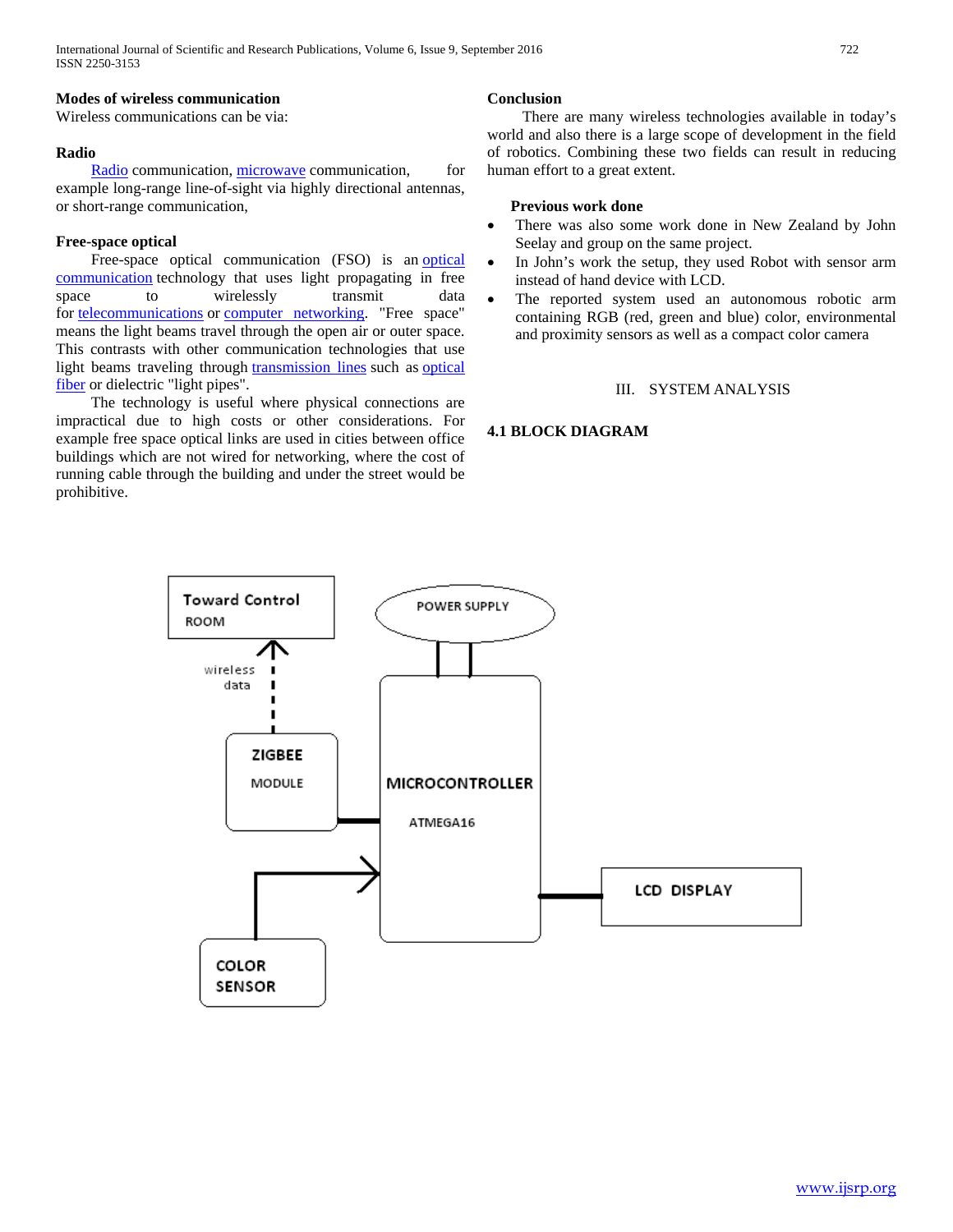#### **4.2 Block Diagram Description:-**

 The following are the brief explanations of the working principle of the various major blocks or sections used in the system.

#### **A. Microcontroller ATmega32 :**

 The ATmega32 is a low-power 8-bit microcontroller based on the AVR enhanced RISC architecture. By executing powerful instructions in a single clock cycle, the ATmega32 achieves throughputs approaching 1 MIPS per MHz allowing the system designer to optimize power consumption versus processing speed**.**

#### **B. Color Sensor :**

 This color sensor identifies color and gives serial output of RBG value. The sensor switches each primary color RGB, one by one and checks what intensity of color is reflected by the surface of detection. This reflected intensity is converted to 8 bit value. For example a RED surface will strongly reflect RED. While a Yellow surface will reflect RED and GREEN both. According to the induction principle of the three primary colors which create various other colors in nature, once the value of three primary colors is confirmed, the color of the tested object is known.

## **C. Zigbee :**

ZigBee is a low-cost, low-power, wireless mesh [network](http://en.wikipedia.org/wiki/Wireless_mesh_network) standard targeted at wide development of long battery life devices in wireless control and monitoring applications. Zigbee devices have low latency, which further reduces average current. ZigBee chips are typically integrated with radios and with microcontrollers that have between 60-256 KB flash memory. ZigBee operates in the industrial, scientific and medical [\(ISM\)](http://en.wikipedia.org/wiki/ISM_band) radio bands: 2.4 GHz in most jurisdictions worldwide; 784 MHz in China, 868 MHz in Europe and 915 MHz in the USA and Australia. Data rates vary from 20 kbit/s (868 MHz band) to 250 kbit/s (2.4 GHz band).

#### **4.3 DESCRIPTION OF HARDWARE USED ATMega328**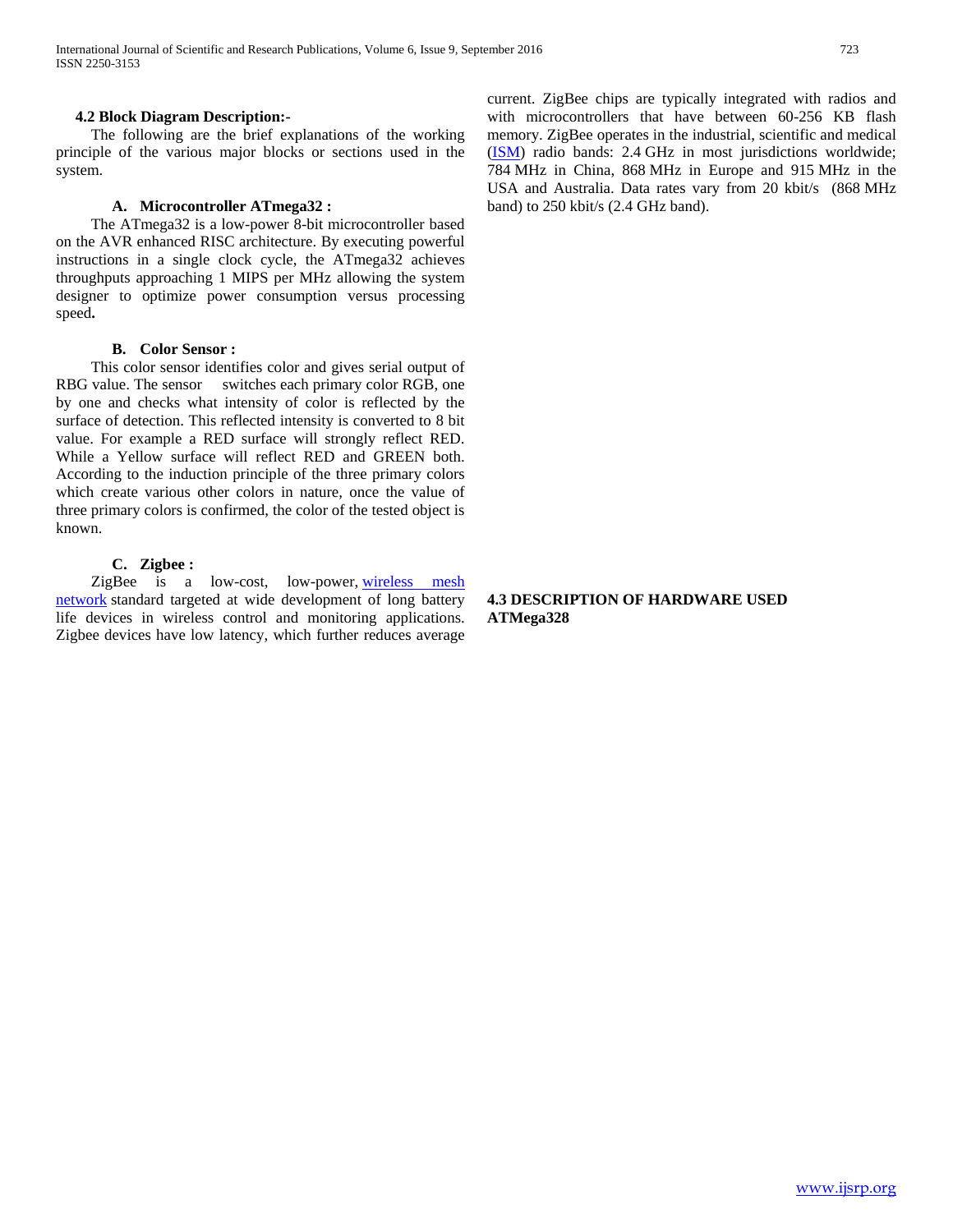

#### **Features**

• High Performance, Low Power AVR® 8-Bit Microcontroller

- Advanced RISC Architecture
- 131 Powerful Instructions Most Single Clock Cycle Execution
- 32 x 8 General Purpose Working Registers
- Fully Static Operation
- Up to 20 MIPS Throughput at 20 MHz
- On-chip 2-cycle Multiplier
- High Endurance Non-volatile Memory Segments
- 4/8/16/32K Bytes of In-System Self-Programmable Flash progam memory

(ATmega48PA/88PA/168PA/328P)

- 256/512/512/1K Bytes EEPROM (ATmega48PA/88PA/168PA/328P) – 512/1K/1K/2K Bytes Internal SRAM (ATmega48PA/88PA/168PA/328P)
- Write/Erase Cycles: 10,000 Flash/100,000 EEPROM
- Data retention: 20 years at  $85^{\circ}$ C/100 years at  $25^{\circ}$ C(1)
- Optional Boot Code Section with Independent Lock Bits
- In-System Programming by On-chip Boot Program

True Read-While-Write Operation

- Programming Lock for Software Security
- Peripheral Features

– Two 8-bit Timer/Counters with Separate Prescaler and Compare Mode

- One 16-bit Timer/Counter with Separate Prescaler, Compare Mode, and Capture
- Mode
- Real Time Counter with Separate Oscillator
- Six PWM Channels
- 8-channel 10-bit ADC in TQFP and QFN/MLF package
- Temperature Measurement
- 6-channel 10-bit ADC in PDIP Package
- Temperature Measurement
- Programmable Serial USART
- Master/Slave SPI Serial Interface
- Byte-oriented 2-wire Serial Interface (Philips I2C compatible)
- Programmable Watchdog Timer with Separate On-chip **Oscillator**
- On-chip Analog Comparator
- Interrupt and Wake-up on Pin Change
- Special Microcontroller Features
- Power-on Reset and Programmable Brown-out Detection
- Internal Calibrated Oscillator
- External and Internal Interrupt Sources
- Six Sleep Modes: Idle, ADC Noise Reduction, Power-save, Power-down, Standby,

and Extended Standby

• I/O and Packages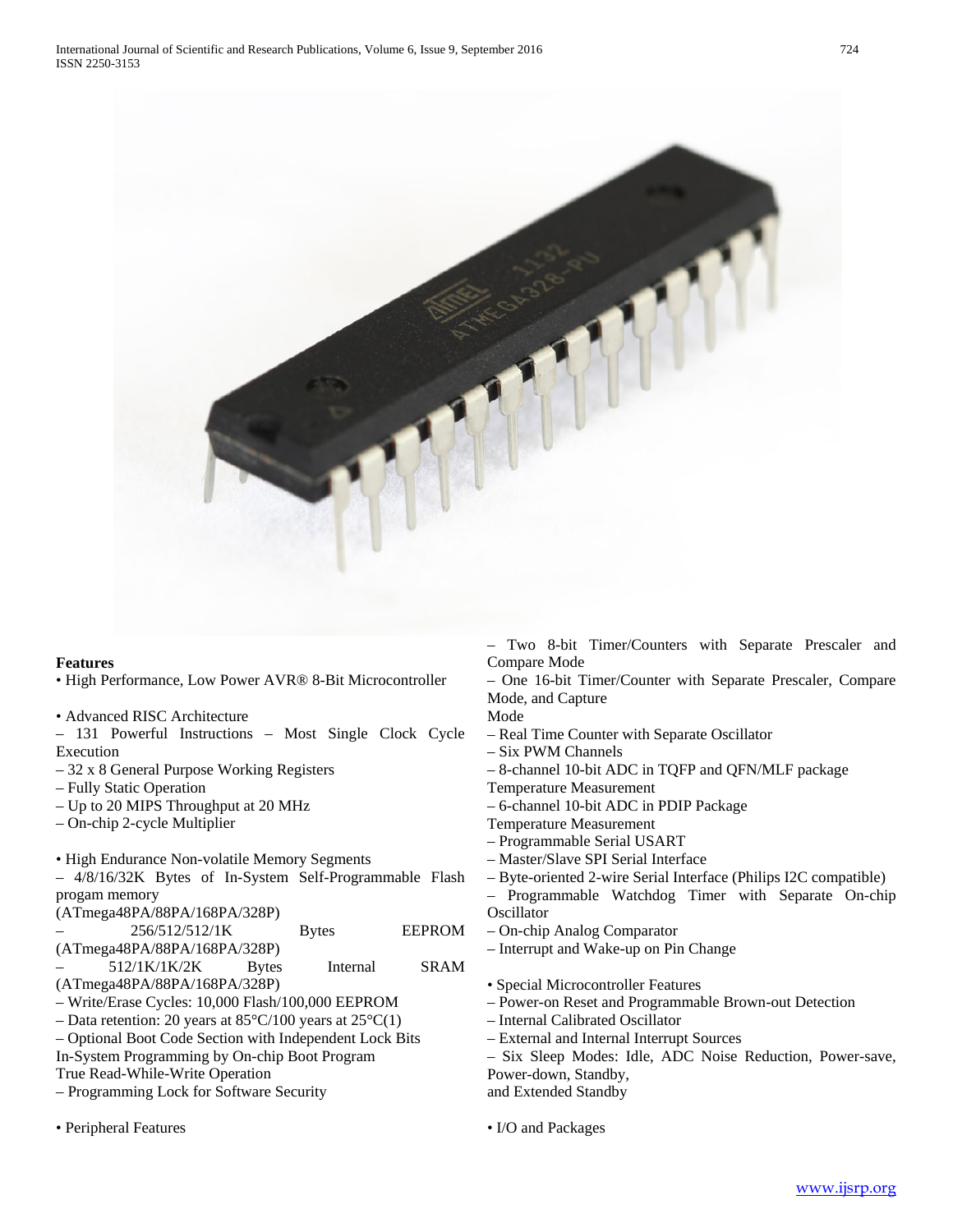International Journal of Scientific and Research Publications, Volume 6, Issue 9, September 2016 725 ISSN 2250-3153

– 23 Programmable I/O Lines

– 28-pin PDIP, 32-lead TQFP, 28-pad QFN/MLF and 32-pad QFN/MLF

• Operating Voltage:

– 1.8 - 5.5V for ATmega48PA/88PA/168PA/328P

• Temperature Range:

 $-$ -40 $^{\circ}$ C to 85 $^{\circ}$ C

• Speed Grade:

 $-0 - 20$  MHz @ 1.8 - 5.5V

• Low Power Consumption at 1 MHz, 1.8V, 25°C for ATmega48PA/88PA/168PA/328P:

– Active Mode: 0.2 mA

– Power-down Mode: 0.1 μA

– Power-save Mode: 0.75 μA (Including 32 kHz RTC)

#### **Pin Descriptions**

VCC: Digital supply voltage. GND: Ground.

#### Port B (PB7:0) XTAL1/XTAL2/TOSC1/TOSC2

 Port B is an 8-bit bi-directional I/O port with internal pullup resistors (selected for each bit). The Port B output buffers have symmetrical drive characteristics with both high sink and source capability. As inputs, Port B pins that are externally pulled low will source current if the pull-up resistors are activated. The Port B pins are tri-stated when a reset condition becomes active, even if the clock is not running. Depending on the clock selection fuse settings, PB6 can be used as input to the inverting Oscillator amplifier and input to the internal clock operating circuit. Depending on the clock selection fuse settings, PB7 can be used as output from the inverting Oscillator amplifier.

 If the Internal Calibrated RC Oscillator is used as chip clock source, PB7..6 is used as TOSC2..1 input for the Asynchronous Timer/Counter2 if the AS2 bit in ASSR is set.

#### Port C (PC5:0)

 Port C is a 7-bit bi-directional I/O port with internal pull-up resistors (selected for each bit). The PC5..0 output buffers have symmetrical drive characteristics with both high sink and source capability. As inputs, Port C pins that are externally pulled low will source current if the pull-up resistors are activated. The Port C pins are tri-stated when a reset condition becomes active, even if the clock is not running.

#### PC6/RESET

 If the RSTDISBL Fuse is programmed, PC6 is used as an I/O pin. Note that the electrical characteristics of PC6 differ from those of the other pins of Port C.

 If the RSTDISBL Fuse is un-programmed, PC6 is used as a Reset input. A low level on this pin for longer than the minimum pulse length will generate a Reset, even if the clock is not running. The minimum pulse length is given in Table 28-3 on page 318. Shorter pulses are not guaranteed to generate a Reset. Port D (PD7:0)

 Port D is an 8-bit bi-directional I/O port with internal pullup resistors (selected for each bit). The Port D output buffers have symmetrical drive characteristics with both high sink and source capability. As inputs, Port D pins that are externally pulled low will source current if the pull-up resistors are activated. The Port D pins are tri-stated when a reset condition becomes active, even if the clock is not running.

#### AVCC

 AVCC is the supply voltage pin for the A/D Converter, PC3:0, and ADC7:6. It should be externally connected to VCC, even if the ADC is not used. If the ADC is used, it should be connected to VCC through a low-pass filter. Note that PC6..4 use digital supply voltage, VCC.

#### AREF

AREF is the analog reference pin for the A/D Converter.

#### ADC7:6 (TQFP and QFN/MLF Package Only)

 In the TQFP and QFN/MLF package, ADC7:6 serve as analog inputs to the A/D converter. These pins are powered from the analog supply and serve as 10-bit ADC channels.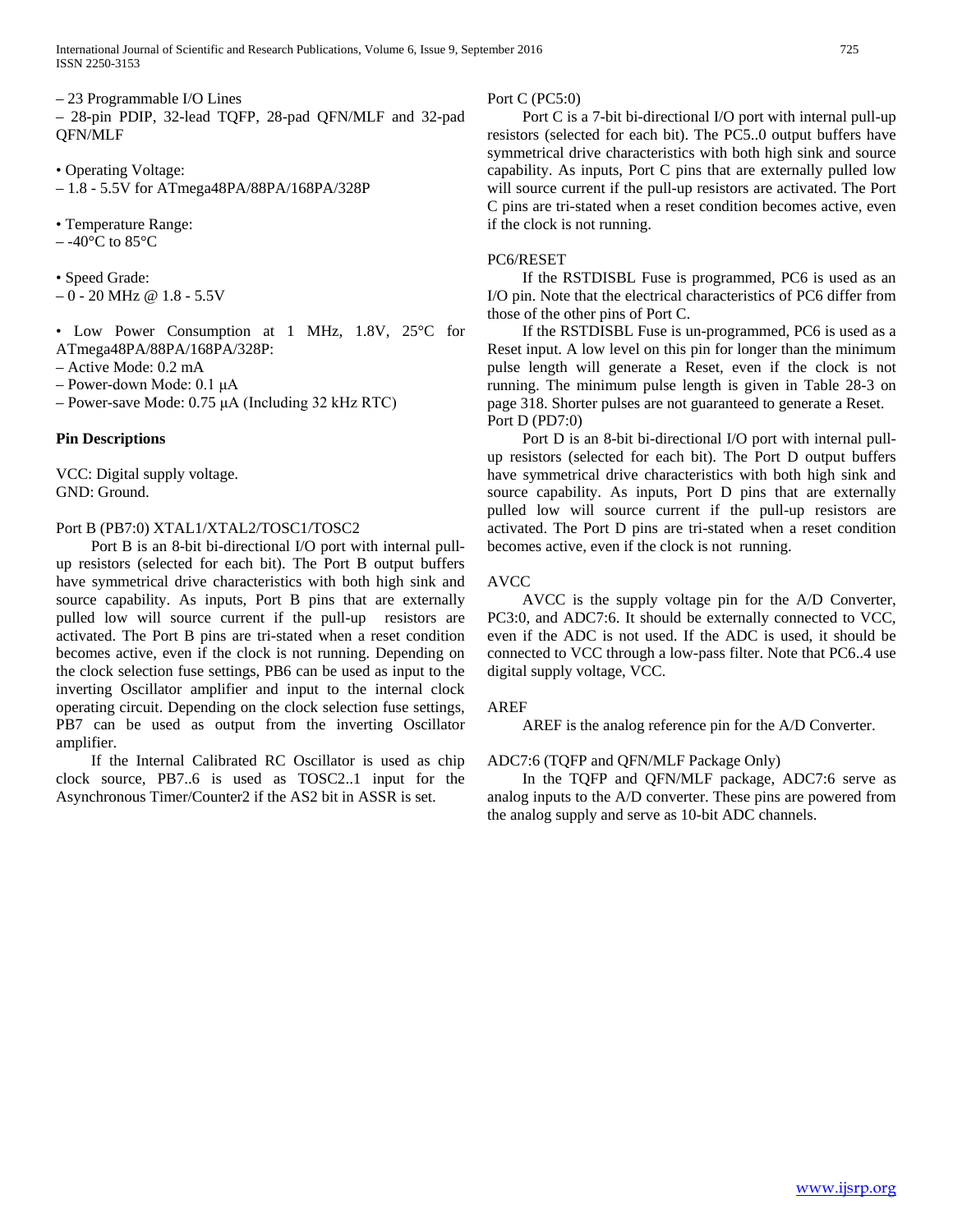## **PDIP**



## IV. COLOR SENSOR

 This color sensor identifies color and gives serial output of RBG value. It can identify 16.7 million color shades giving RGB value for the detected color. The detected color is identified as amount of three primary color values namely Red, Green & Blue with 8 bit accuracy for each primary color. Any color can be separated or combined into three primary colors Red, Green and Blue using the RBG values.

## **Features**

- · Individual RGB color detected
- · Simple 5V operation
- · Serial data output for complete
- RGB values
- · UART interface for direct connection to any MCU or USB-TTL convertor

## **Applications**

- · Color Detection & Sorting operations
- · Process control to printed materials
- · Ambience light detection / Robotics color detection

### **Specification: Parameter Value Unit Notes**

Operating Voltage 5 V DC Provide regulated 5V supply Current 20 mA Color Detecting Capacity 16.7 millions RGB R=8 bit (2^8=256 levels) G=8 bit (2^8=256 levels) B=8 bit (2^8=256 levels) 256x256x256=16.7 millions shades detection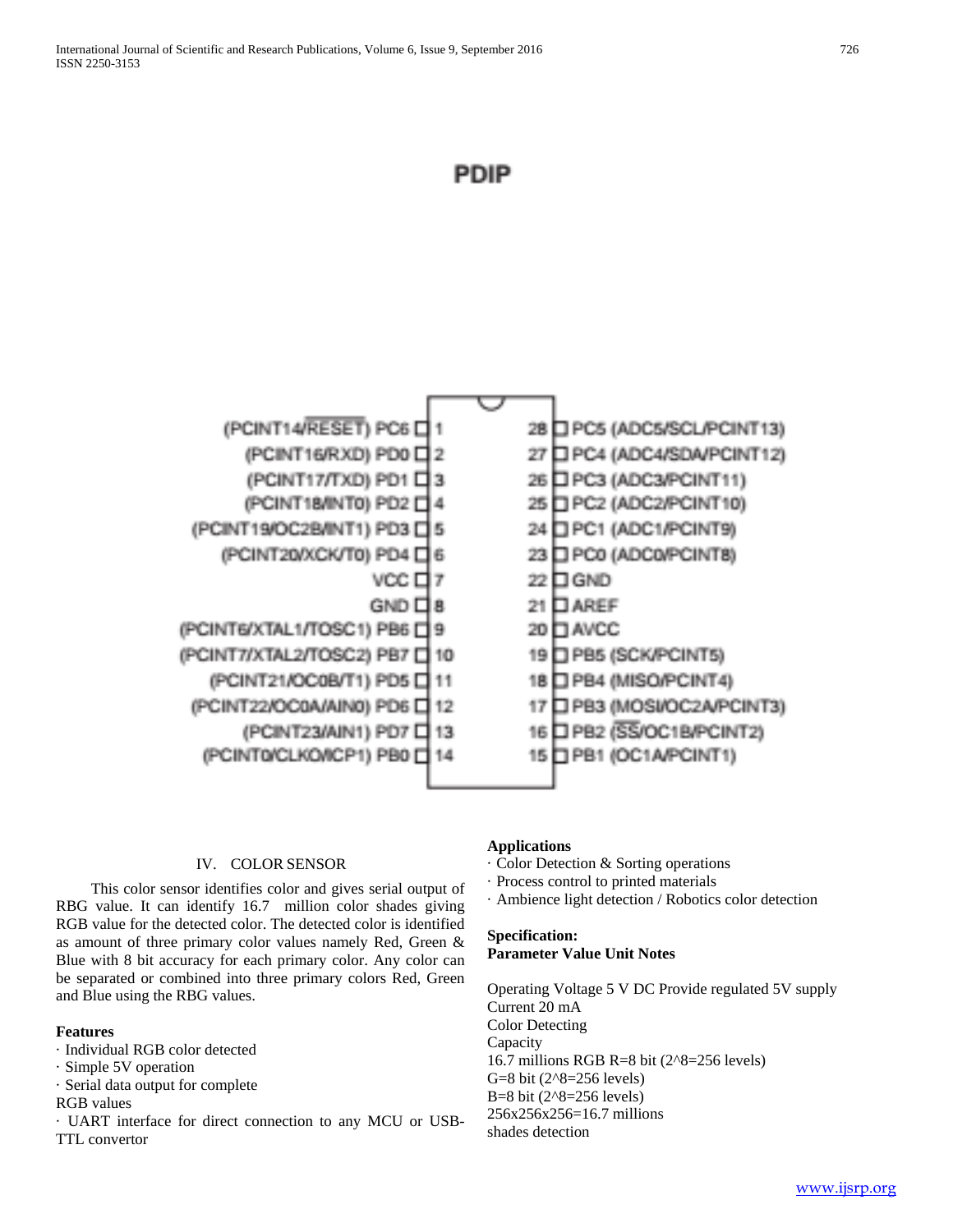Color measuring range 350-750 Nm Luminance range 100 Lux Response time 500 ms Output Data baud 9600 Bps 5V level output UART Properties (8-N-1) Start bit:1 bit Data bit: 8 bits Parity: None Stop bit: 1 bit





 The sensor switches each primary color RGB, one by one and checks what intensity of color is reflected by the surface of detection. This reflected intensity is converted to 8 bit value. For example a RED surface will strongly reflect RED. While a Yellow surface will reflect RED and GREEN both. According to the induction principle of the three primary colors which create various other colors in nature, once the value of three primary colors is confirmed, the color of the tested object is known. Knowing the value of RGB helps people gain the color of the light which is projected onto the sensor since each color correspond to only one value of RGB.

#### Further details on RGB model is here.

## **Serial Data Output format**

 The serial data at 9600 baud rate consist of 25 bytes for each 500ms interval.

 When RED shade of color is detected you would get following type of data in terminal

R=130 G=030 B=030 L=010

Here value of RED is 130 while Green and Blue are 30 both

 L=10 means the amount of Light reflected by surface, White surface will reflect most and black the least, This L value you can use to detect the darkness of surface. We recently added this L parameter since it was difficult to detect white and black surface from only RGB values. The sample code of microcontroller and VB software does not implement L value processing but it works with only RGB values. L value can be used to detect white/black surface.

## **ZIGBEE**

## **Features:**

- Build on high performance SiRF Star III chipset
- Average Cold Start time and under 45 seconds
- Low Power Consumption
- 20 channels "All-in-View" tracking
- 200,000 effective correlators for fast TTFF and high sensitivity acquisitions
- Integrated ARM7TDMI CPU with software engineering services and available for embedded customer defined applications.
- On Chip 1Mb SRAM
- Dual TTL level serial ports with one for GPS receiver command message interface, another one for RTCM-104 DGPS input.
- Compact Board Size 1" x 1" x 0.27"(25.4 x 25.4 x 7 mm) for easy integration into hand-held device
- Reacquisition Time 0.1 seconds
- Support Standard NMEA-0183 and SiRF Binary protocol
- Support Accurate 1PPS Output Signal Aligned with GPS Timing
- Multi-Path Mitigation Hardware
- On-Board RTCM SC-104 DGPS and WAAS / EGNOS Demodulator
- Built-in a lithium battery make GPS fast positioning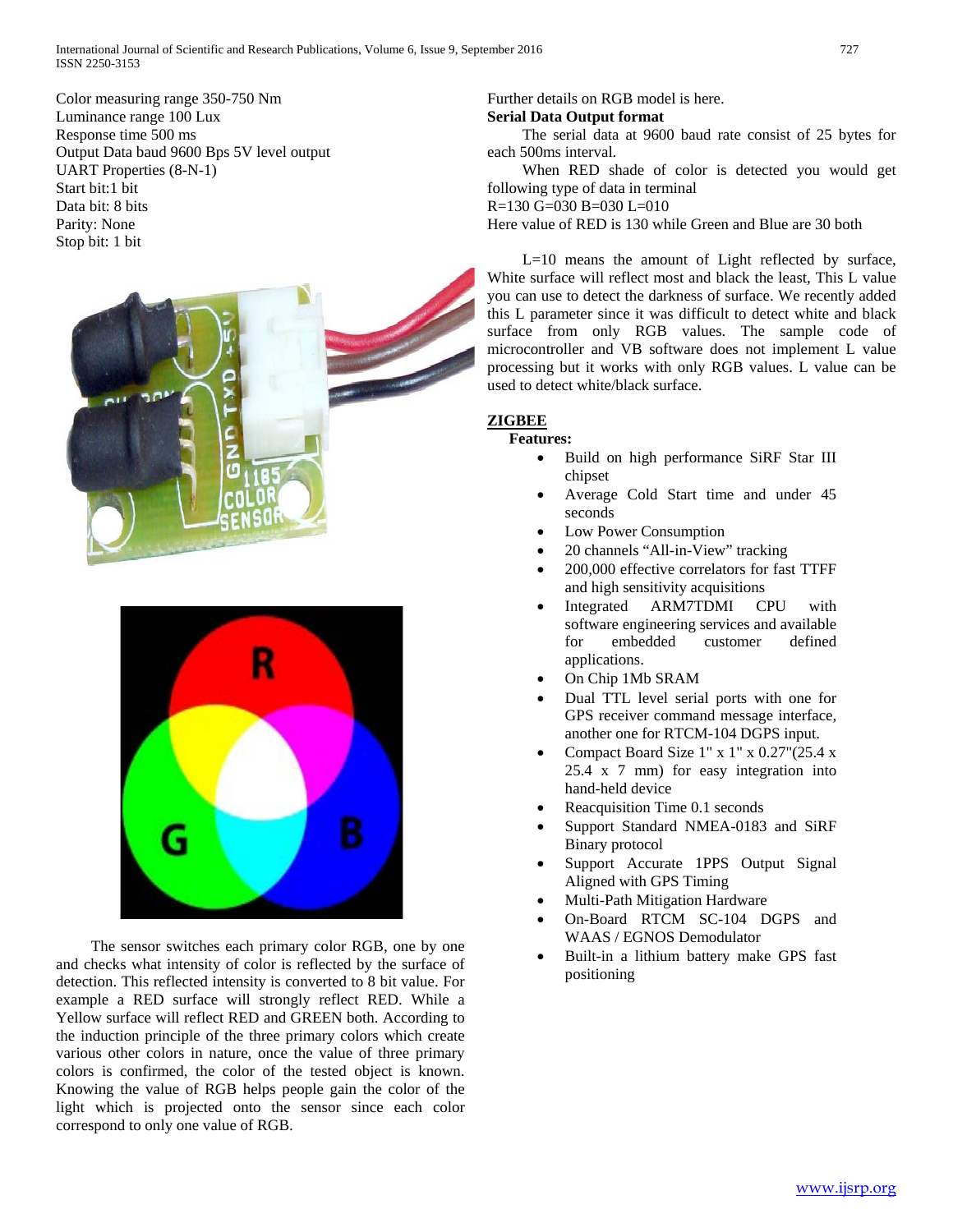

## **LM7805**

Description

 The MC78XX/LM78XX/MC78XXA series of three terminal positive regulators are available in the TO-220/D-PAK

## **Absolute Maximum Ratings**

package and with several fixed output voltages, making them useful in a wide range of applications. Each type employs internal current limiting,thermal shut down and safe operating area protection, making it essentially indestructible. If adequate heat sinkingis provided, they can deliver over 1A output current.Although designed primarily as fixed voltage regulators,these devices can be used with external components to obtain adjustable voltages and currents.

## **Features**

- Output Current up to 1A
- Output Voltages of 5, 6, 8, 9, 10, 12, 15, 18, 24V
- Thermal Overload Protection
- Short Circuit Protection
- Output Transistor Safe Operating Area Protection

| <b>Parameter</b>                                                        | <b>Symbol</b> | <b>Value</b>    | Unit             |
|-------------------------------------------------------------------------|---------------|-----------------|------------------|
| Input Voltage (for $V_O = 5V$ to 18V)<br>(for $\sqrt{O} = 24\sqrt{O}$ ) | V١<br>V١      | 35<br>40        |                  |
| Thermal Resistance Junction-Cases (TO-220)                              | Rejc          | 5               | <sup>o</sup> C/W |
| Thermal Resistance Junction-Air (TO-220)                                | Reja          | 65              | <sup>o</sup> C/W |
| <b>Operating Temperature Range</b>                                      | TOPR          | $0 \sim +125$   | $^{\rm o}$ C     |
| Storage Temperature Range                                               | TstG          | $-65 \sim +150$ | $^{o}C$          |

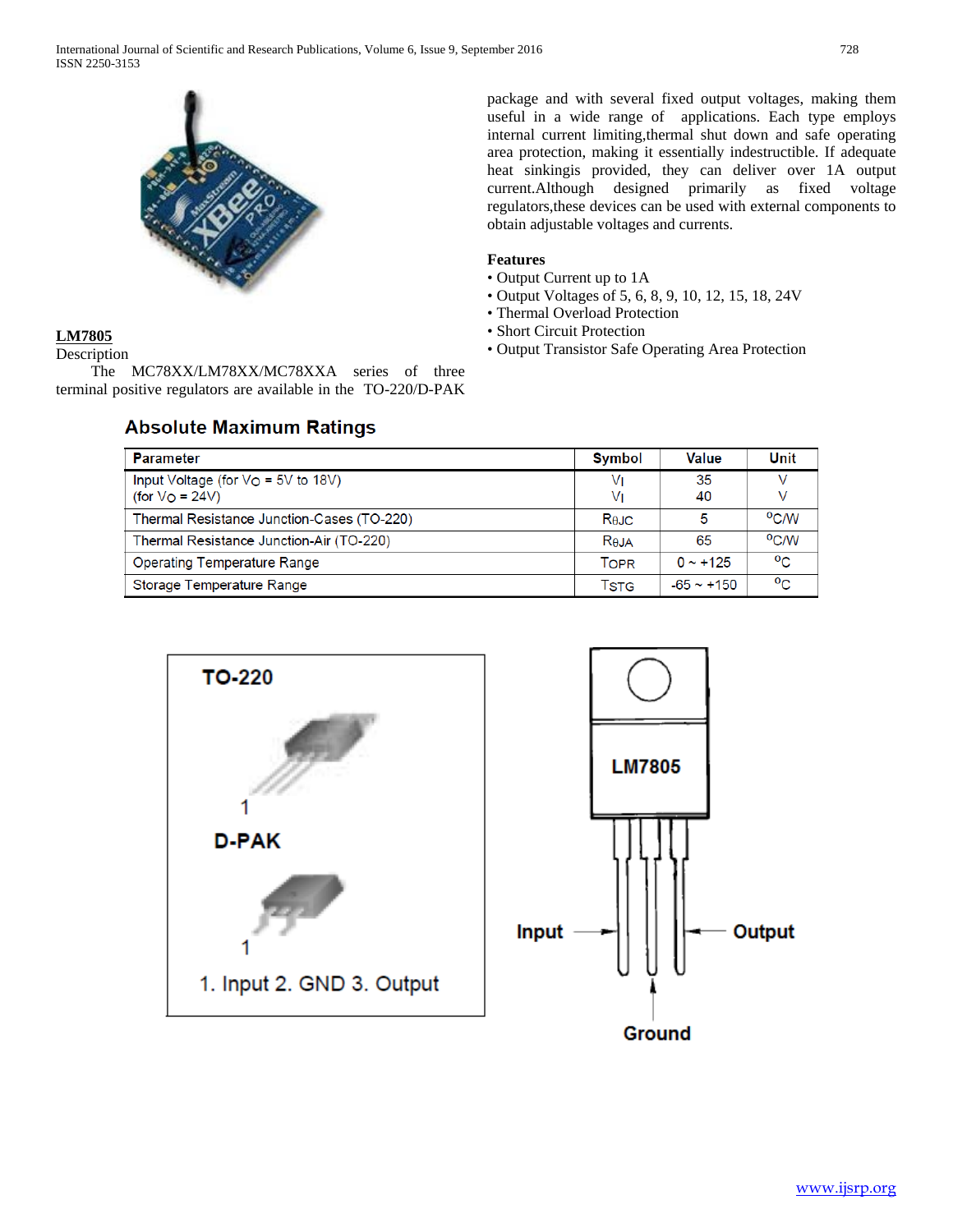## **Internal Block Digram**



## Electrical Characteristics (MC7805/LM7805)

(Refer to test circuit ,0°C < TJ < 125°C, IO = 500mA, VI = 10V, CI= 0.33µF, CO= 0.1µF, unless otherwise specified)

| <b>Parameter</b>             |            |                                                                                                          | MC7805/LM7805             | Unit           |                          |                    |    |  |
|------------------------------|------------|----------------------------------------------------------------------------------------------------------|---------------------------|----------------|--------------------------|--------------------|----|--|
|                              | Symbol     | <b>Conditions</b>                                                                                        |                           | Min.           | Typ.                     | Max.               |    |  |
|                              |            | TJ = +25 °C                                                                                              |                           | 4.8            | 5.0                      | 5.2                |    |  |
| Output Voltage               | Vo         | $5.0 \text{mA} \leq \text{Io} \leq 1.0 \text{A}, \text{P}_\text{O} \leq 15 \text{W}$<br>$VI = 7V$ to 20V |                           | 4.75           | 5.0                      | 5.25               | v  |  |
|                              |            | TJ=+25 °C                                                                                                | $VO = 7V$ to 25V          | ٠              | 4.0                      | 100                | mV |  |
| Line Regulation (Note1)      | Regline    |                                                                                                          | $VI = 8V$ to 12V          | ٠              | 1.6                      | 50                 |    |  |
|                              |            |                                                                                                          | $IO = 5.0mA$ to 1.5A      | ۰              | 9                        | 100                |    |  |
| Load Regulation (Note1)      | Regload    | $TJ=+25\,^{\circ}\text{C}$                                                                               | $I_O = 250mA$ to<br>750mA |                | 4                        | 50                 | mV |  |
| Quiescent Current            | lo         | TJ =+25 $\mathrm{^oC}$                                                                                   | ٠                         | 5.0            | 8.0                      | mA                 |    |  |
| Quiescent Current Change     |            | $IO$ = 5mA to 1.0A                                                                                       |                           | 0.03           | 0.5                      | mA                 |    |  |
| ΔlQ                          |            | $V = 7V$ to 25V                                                                                          |                           | 0.3            | 1.3                      |                    |    |  |
| Output Voltage Drift         | ΔVΟ/ΔΤ     | $I$ <sub>O</sub> = 5mA                                                                                   | ٠                         | $-0.8$         | $\overline{\phantom{0}}$ | mV/ <sup>o</sup> C |    |  |
| Output Noise Voltage         | VN         | f = 10Hz to 100KHz, $TA=+25$ °C                                                                          | ٠                         | 42             | -                        | µV/Vo              |    |  |
| Ripple Rejection             | <b>RR</b>  | $f = 120$ Hz<br>$Vo = 8V$ to 18V                                                                         | 62                        | 73             |                          | dB                 |    |  |
| Dropout Voltage              | VDrop      | $IO = 1A$ , T <sub>J</sub> = +25 <sup>o</sup> C                                                          | ۰                         | $\overline{2}$ |                          | v                  |    |  |
| Output Resistance            | ro         | $f = 1$ KHz                                                                                              | $\overline{\phantom{a}}$  | 15             |                          | $m\Omega$          |    |  |
| <b>Short Circuit Current</b> | lsc        | $V_1 = 35V$ , T <sub>A</sub> = +25 <sup>o</sup> C                                                        | $\overline{\phantom{a}}$  | 230            |                          | mA                 |    |  |
| Peak Current                 | <b>IPK</b> | T.J = +25 °C                                                                                             |                           | 2.2            | -                        | Α                  |    |  |

## **PL-2303 USB to Serial Adapter**

 The PL-2303 USB to Serial adapter is your smart and convenient accessory for connecting RS-232 serial devices to your USB-equipped Windows host computer. It provides a bridge connection with a standard DB 9-pin male serial port connector in one end and a standard Type-A USB plug connector on the other end. You simply attach the serial device onto the serial port of the cable and plug the USB connector into your PC USB port. It allows a simple and easy way of adding serial connections to your PC without having to go thru inserting a serial card and traditional port configuration. This USB to Serial

adapter is ideal for connecting modems, cellular phones, PDAs, digital cameras, card readers and other serial devices to your computer. It provides serial connections up to 1Mbps of data transfer rate. And since USB does not require any IRQ resource, more devices can be attached to the system without the previous hassles of device and resource conflicts.

 Finally, the PL-2303 USB to Serial adapter is a fully USB Specification compliant device and therefore supports advanced power management such as suspend and resume operations as well as remote wakeup. The PL-2303 USB Serial cable adapter is designed to work on all Windows operating systems.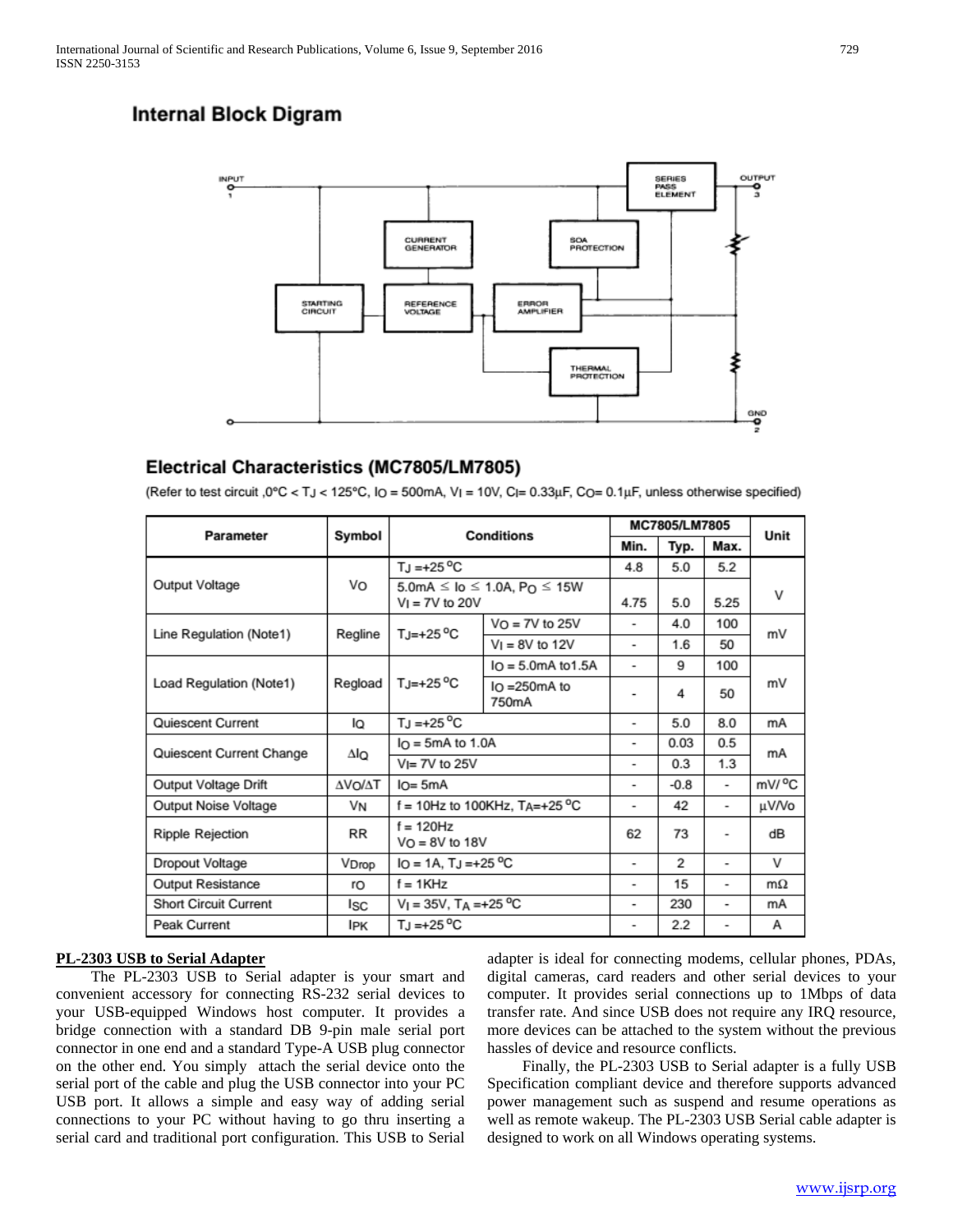#### **Features & Specifications**

 Smart USB to RS-232 (DB 9-pin male serial port) interface Supports various serial devices like modems, PDAs, cellular phones, digital cameras, card readers, and more. Easy Plug and Play Installation

 Full Compliance with the Universal Serial Bus Specification v1.1 Supports the standard RS-232 Serial Interface Supports automatic handshake mode Over 1Mbps data transfer rate

 Supports Remote Wake-up and Intelligent Power Management

 Provides Dual Buffers for upstream and downstream data transfer

No IRQ resource required

Bus Powered – no separate power supply or battery required

### **LCD DISPLAY**

Dimensions  $L \times W \times H$ : \_\_\_\_\_\_\_\_\_\_\_ (mm) Weight: \_\_\_\_grams (approximate)

#### **System Requirements**

Windows 98, Windows ME, Windows 2000, or Windows XP operating system AMD or Intel Pentium 133MHz or better based computer USB 1.1 or higher port USB to RS-232 (Serial Port) Cable Adapter USB to RS-232 Driver Utility Disk

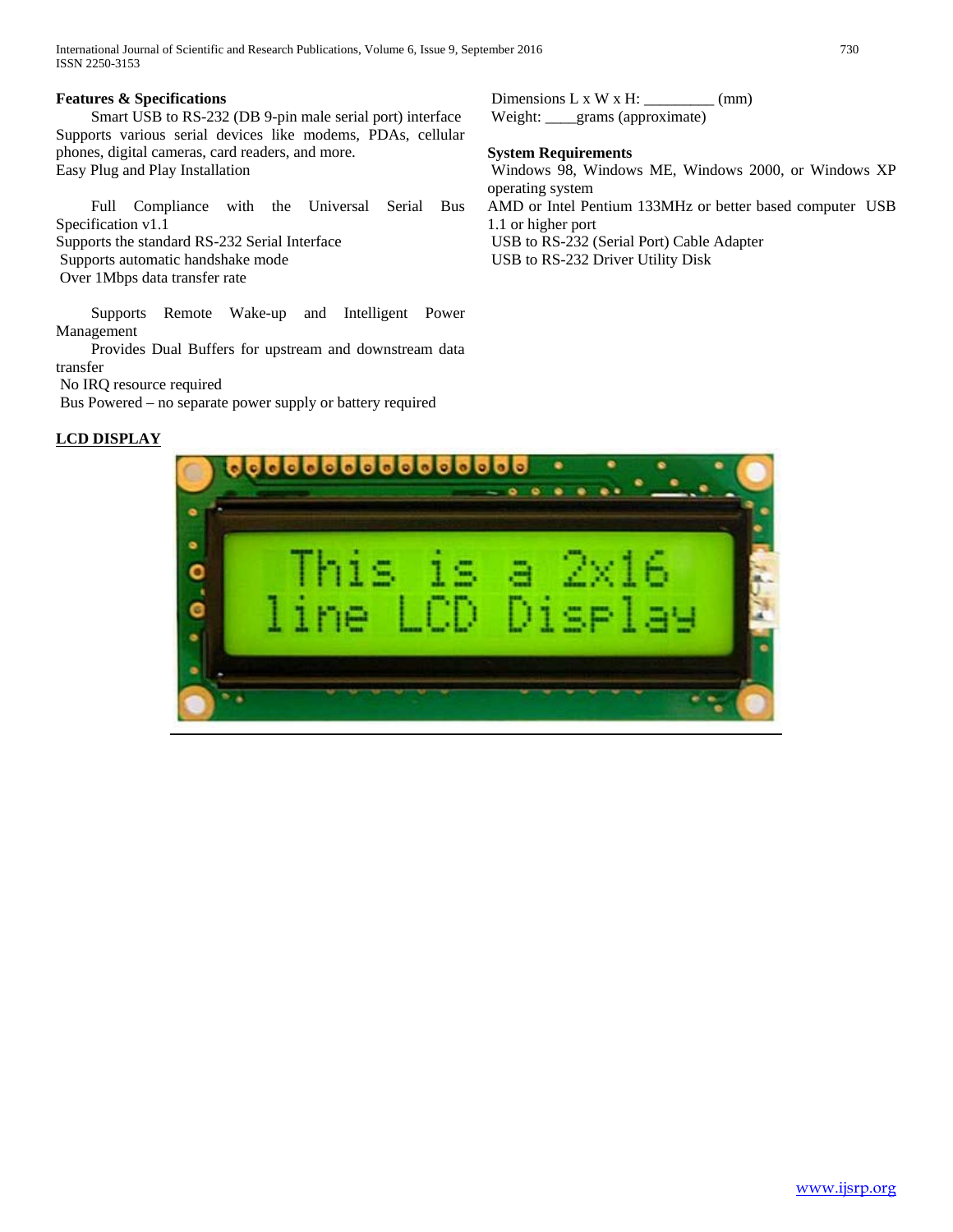

## PIN CONFIGURATION

| <b>VSS</b> |  | <b>RS</b> | R/W | E |  |  |  | DB0   DB1   DB2   DB3   DB4   DB5   DB6   DB7 | LED+ | LED- |
|------------|--|-----------|-----|---|--|--|--|-----------------------------------------------|------|------|

CHARACTERISTICS:

DISPLAY CONTENT 16 CHAR x 2ROW CHAR. DOTS 5 x 8 DRIVING MODE 1/16D AVAILABLE TYPES TN STN(YELLOW GREEN GREY B/W) REFLECTIVE WITH EL OR LED BACKLIGHT EL/100VAC 400HZ LED/4.2VDC

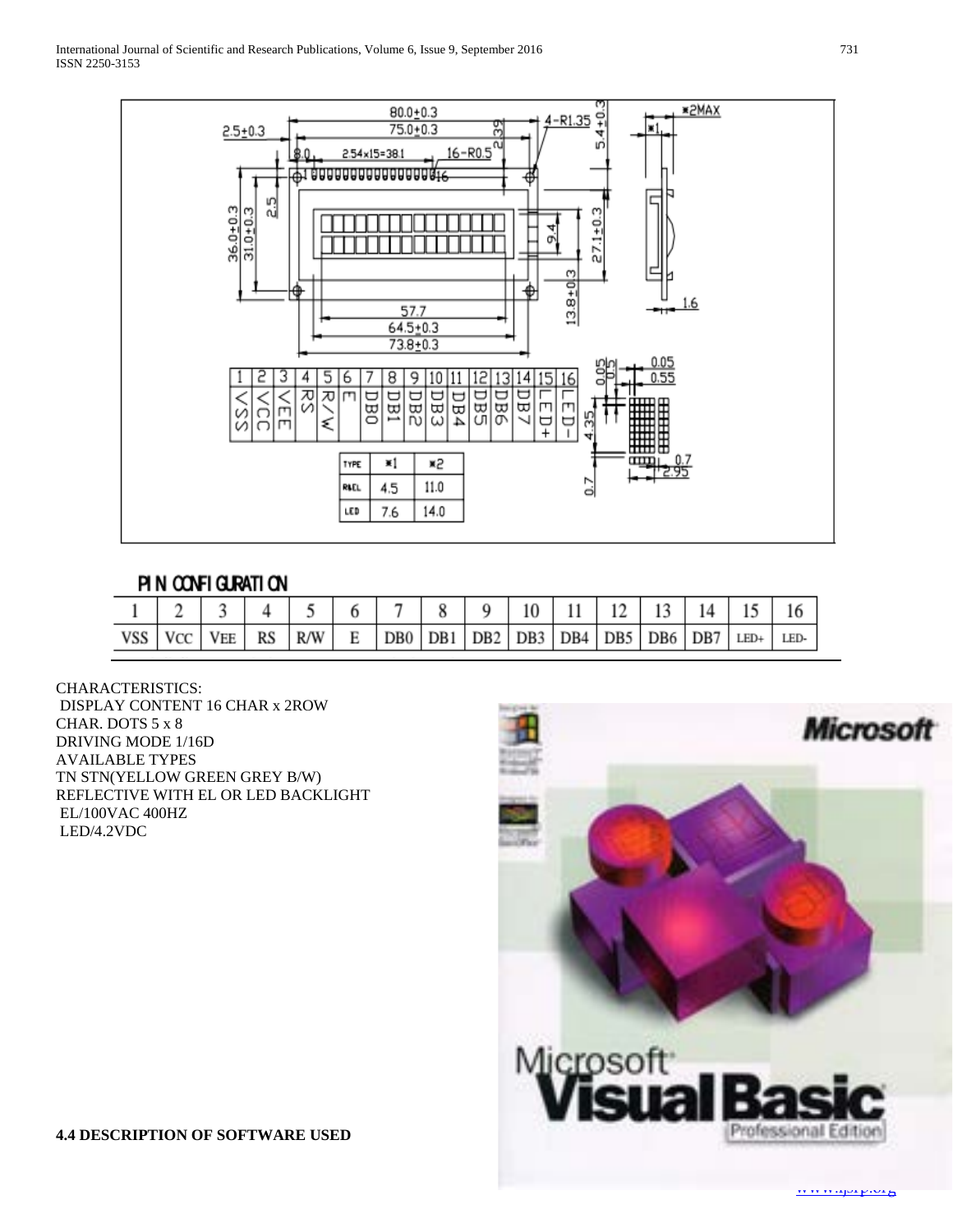**Visual Basic** (**VB**) is an event driven programming language and associated development environment from Microsoft for its COM programming model. VB has been replaced by Visual Basic .NET. The older version of VB was derived heavily from BASIC and enables the rapid application development (RAD) of graphical user interface (GUI) applications, access to databases using DAO, RDO, or ADO, and creation of ActiveX controls and objects.

 A programmer can put together an application using the components provided with Visual Basic itself. Programs written in Visual Basic can also use the Windows API, but doing so requires external function declarations.

 In business programming, Visual Basic has one of the largest user bases. With 62% of developers using some form of Visual Basic, it currently competes with C++ and JavaScript as the third most popular programming language behind C# and Java.

 Visual Basic was designed to be easy to learn and use. The language not only allows programmers to easily create simple GUI applications, but also has the flexibility to develop fairly complex applications as well. Programming in VB is a combination of visually arranging components or controls on a form, specifying attributes and actions of those components, and writing additional lines of code for more functionality. Since default attributes and actions are defined for the components, a simple program can be created without the programmer having to write many lines of code. Performance problems were experienced by earlier versions, but with faster computers and native code compilation this has become less of an issue.

 Although programs can be compiled into native code executables from version 5 onwards, they still require the presence of runtime libraries of approximately 2 MB in size. This runtime is included by default in Windows 2000 and later, but for earlier versions of Windows it must be distributed together with the executable.

Introduction to Visual Basic:

 Welcome to Microsoft Visual Basic, the fastest and easiest way to create applications for Microsoft Windows®. Whether you are an experienced professional or brand new to Windows programming, Visual Basic provides you with a complete set of tools to simplify rapid application development.

 So what is Visual Basic? The "Visual" part refers to the method used to create the graphical user interface (GUI). Rather than writing numerous lines of code to describe the appearance and location of interface elements, you simply add prebuilt objects into place on screen. If you've ever used a drawing

program such as Paint, you already have most of the skills necessary to create an effective user interface.

 The "Basic" part refers to the BASIC (Beginners All-Purpose Symbolic Instruction Code) language, a language used by more programmers than any other language in the history of computing. Visual Basic has evolved from the original BASIC language and now contains several hundred statements, functions, and keywords, many of which relate directly to the Windows GUI. Beginners can create useful applications by learning just a few of the keywords, yet the power of the language allows professionals to accomplish anything that can be accomplished using any other Windows programming language.

 The Visual Basic programming language is not unique to Visual Basic. The Visual Basic programming system, Applications Edition included in Microsoft Excel, Microsoft Access, and many other Windows applications uses the same language.

 The Visual Basic Scripting Edition (VBScript) is a widely used scripting language and a subset of the Visual Basic language. The investment you make in learning Visual Basic will carry over to these other areas.

 Whether your goal is to create a small utility for yourself or your work group, a large enterprise-wide system, or even distributed applications spanning the globe via the Internet, Visual Basic has the tools you need.

- Data access features allow you to create databases, front-end applications, and scalable server-side components for most popular database formats, including Microsoft SQL Server and other enterprise-level databases.
- $ActiveX^{TM}$  technologies allow you to use the functionality provided by other applications, such as Microsoft Word processor, Microsoft Excel spreadsheet, and other Windows applications. You can even automate applications and objects created using the Professional or Enterprise editions of Visual Basic.
- Internet capabilities make it easy to provide access to documents and applications across the Internet or intranet from within your application, or to create Internet server applications.
- Your finished application is a true .exe file that uses a Visual Basic Virtual Machine that you can freely distribute.

## V. SYSTEM IMPLEMENTATION

## **5.1 CIRCUIT DIAGRAM**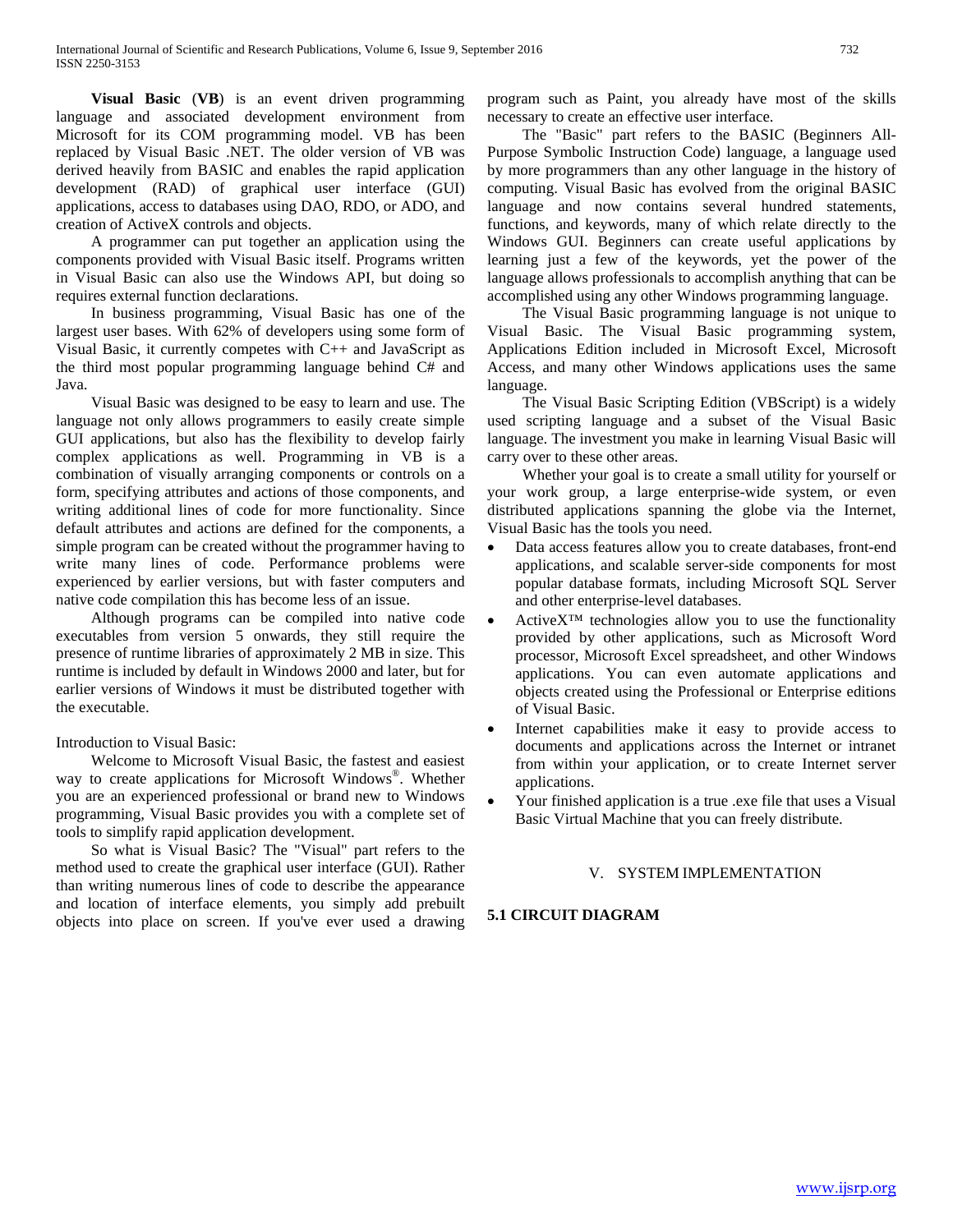$\frac{1}{2}$ <br> $\frac{1}{2}$ <br> $\frac{1}{2}$ <br> $\frac{1}{2}$ <br> $\frac{1}{2}$ <br> $\frac{1}{2}$ <br> $\frac{1}{2}$ <br><br><br><br><br><br><br><br><br><br><br><br><br><br>



۰ ۹

 In the above circuit diagram, we are using ATmega16 8-bit microcontroller which has in built adc . Lcd display is connected to port C of the microcontroller ATmega16 which requires 5v

power supply.input of color sensor Color sensor and ZigBee device is connected to port D of microcontroller. Buzzer is connected to port B with the help of transistor.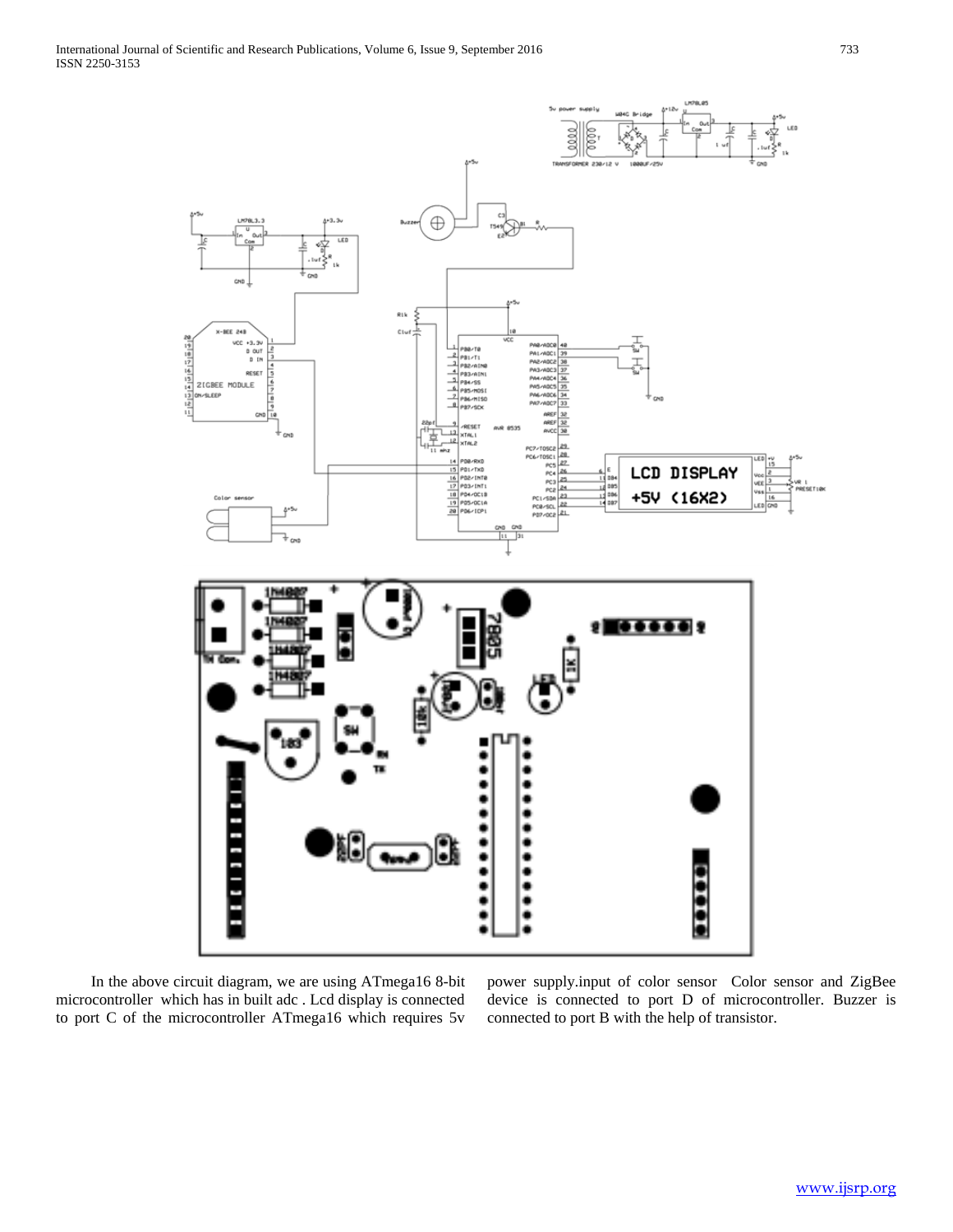

**Interfacing of Zigbee module with USB Port of PC**



#### **5.2 PCB FABRICATION**

 Printed circuit boards (PCBs),which are specifically made for each circuit, come in handy. These are very compact and wire-free. Five steps to PCB making

 1. Draw the schematic of the circuit on a computer using the required software

 2. Design the PCB on the computer using the required software

3. Print the PCB design through a laser printer

4. Take the impression of the circuit on a copper-clad board

5. Remove the excess copper by Etching

 There are many software available on the Internet to help you draw the sche-

 matic of the circuit. Eagle software isware. So here we will use ExpressSCH for drawing the schematic. ExpressPCB (which includes ExpressSCH) is available on the Internet for free.

Circuit description. Let us assemble a simple buffer circuit using the 74HC244 buffer IC. We will put a tap switch at one input and see that we get the same output as the input by putting an LED light at the output pin. So when we push the switch to 'on' position the LED will glow, and when we push it to 'off' position the LED will turn off.

 Fig. 1 shows the screenshot of the buffer circuit drawn in ExpressSCH software.

 Screenshot description. Icons marked 1 through 24 allow you to per-form various tasks as follows:

 1. Rotate the component as well as the text by 90°. It can also be used to rotate only the text

2. Rotate only the component by 90°

 3. It is the component and symbol manager. All the components can be found here

 4. Options. You can change the color and dimensions of the screen as well as the grid spacing and other options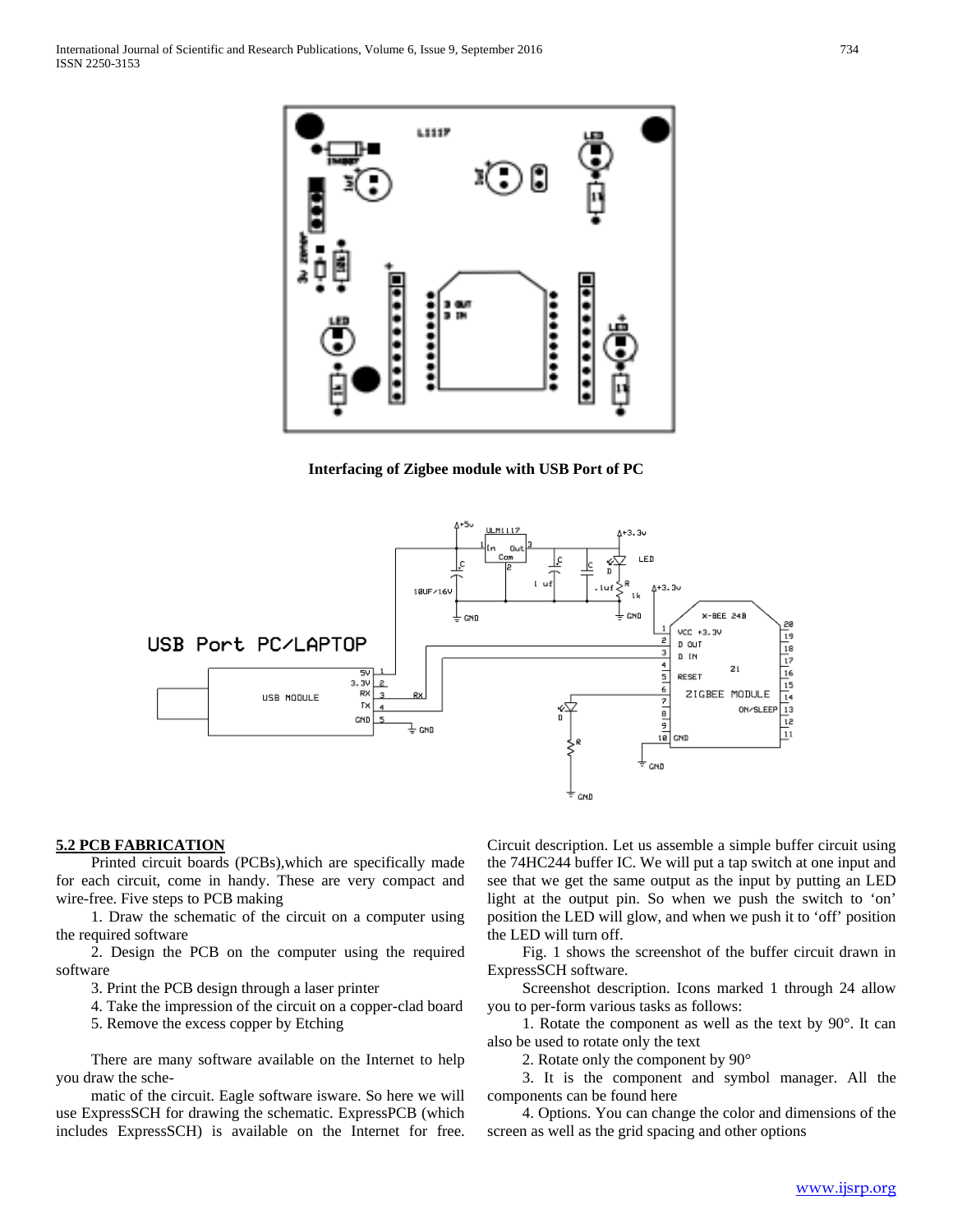- 5. Previous zoom. It resumes the previous screen shape
- 6. Zoom to fit
- 7. Zoom out
- 8. Zoom in
- 9. Undo
- 10. Save

11. Open

- 12. General-purpose pointer, select and moving tool
- 13. Zoom into selected area
- 14. Place a component. It will not open the library window

15. Place a signal or symbol level, like the symbols of power supply and ground

16. Place a wire. All the connections are made using this icon

17. Place a corner in the wire, i.e., break a continuous line into two

18. Disconnect a wire from a component and connect it to the other

19. Make a rectangle for a new customised component. You can make

any component which is not present in the library

20. Add a line into a customised component

21. Add a circle or arc in a new component

22. Place a new pin in a component

23. Place text

24. Snap to grid. By keeping this option 'on,' the wires will movemake angles at specific gap. This makes it easy to draw straight lines and designs. By keeping this option 'off,' you will be able to make high-precision angles in the circuit

#### **Designing the PCB**

 While designing a PCB, try to make it as compact as possible.

 Fig. 2 shows the PCB of the circuit (shown in Fig. 1) designed in ExpressPCB. Yellow lines show the silkscreen layer (component layout), red lines show the top copper layer and green portion is the bottom copper layer. Screenshot description. Icons 1 to 31 in Fig. 2 allow you to perform following tasks:

1. Rotate the component as well as the text by 90°

- 2. Rotate only the component by 90°
- 3. Move a selected item to the bottom copper layer
- 4. Move a selected item to the top copper layer
- 5. Component manager (opens the library window)

6. Options (can change the color codes as well as all the dimensions and

measurements)

- 7. Zoom to previous state
- 8. Zoom to fit the screen
- 9. Zoom out
- 10. Zoom in
- 11. Undo
- 12. Save file
- 13. Open file

14. General-purpose pointer, select and moving tool

15. Zoom into selected area

16. Place a pad (either through-hole or surface-mount pad). It is helpful in creating multilayer PCBs

- 17. Place a component. It will not open the library window
- 18. Place a trace or wire
- 19. Put a corner in a trace
- 20. Disconnect a trace
- 21. Place text in the layout
- 22. Place a rectangle
- 23. Place a filled power or ground plane
- 24. Place a circle or an arc
- 25. Insert an edge segment in the board perimeter
- 26. Pad information

27. Highlight net connections. For using this tool, you need to link the schematic of the circuit to this PCB. So go to File→Link Schematic to PCB and choose the respective schematic file. Now while this tool is enabled, if you click a pin of the component it will show the pin to which it is connected. This is very helpful for complex circuits

- 28. Toggle display of the silkscreen layer
- 29. Toggle display of the top copper layer
- 30. Toggle display of the bottom copper layer
- 31. Toggle snapping to grid

 PCB description. The circuit's PCB is described below, with the actual names of the components as in the library given within brackets:

1. At the centre is a 20-pin base (20 dip)

2. The 3-pin IC at the top is 7805 (semiconductor TO-220 without mounting hole, i.e., 7805 vreg)

3. On the left of 7805 is a 1000μF capacitor base (cap-lead spacing 4.5 mm (0.177 inch))

4. On the right of 7805 is a 0.1μF capacitor base (cap-lead spacing  $2.5 \text{ mm} (0.1 \text{ inch})$ 

5. The three holes on the left are for the DC female input jack; in it 12V power supply will be connected

6. On the right of the 20-pin base is the base for a 1-kilo-ohm resistor (0.25-watt resistor with lead spacing of 0.35 inch)

7. Just below the 1-kilo-ohm resis-tor base is the LED base (LED-T1)

Rules of PCB making.

1. There should be no 90° connections of wires in the PCB. All connections should preferably be made at 45° (refer Fig. 3).

2. The mirror image of the PCB layout will always be imprinted on the copper side (the solder side of the copper-clad board) of the actual PCB.

So for any text to be written on the copper side, the text should be mirrored during layout design so that the textappears normal on the copper side of the PCB.

3. Always print from a laser printer. Printout from inkjet or any other printer will not work as it may not be sharp enough.

4. You can print on both top and bottom parts of the board, but here we will print text only on the top copper layer.

5. There are standards for using traces of different thicknesses for different purposes:

(a) 0.6mm (0.025-inch) trace for single tracks

(b) 1.3mm (0.050-inch) trace for power and ground tracks

(c)  $0.2$ mm to  $0.4$ mm  $(0.010 - t_0 0.015 - t_0)$  traces for going between IC and component pads

6. Tracking from large to small and then back to large is known as 'necking' or 'necking down' (see Fig. 4).

7. You can also let rest of the spaceremain covered by copper, leaving clearance beside each line, so our PCB will look as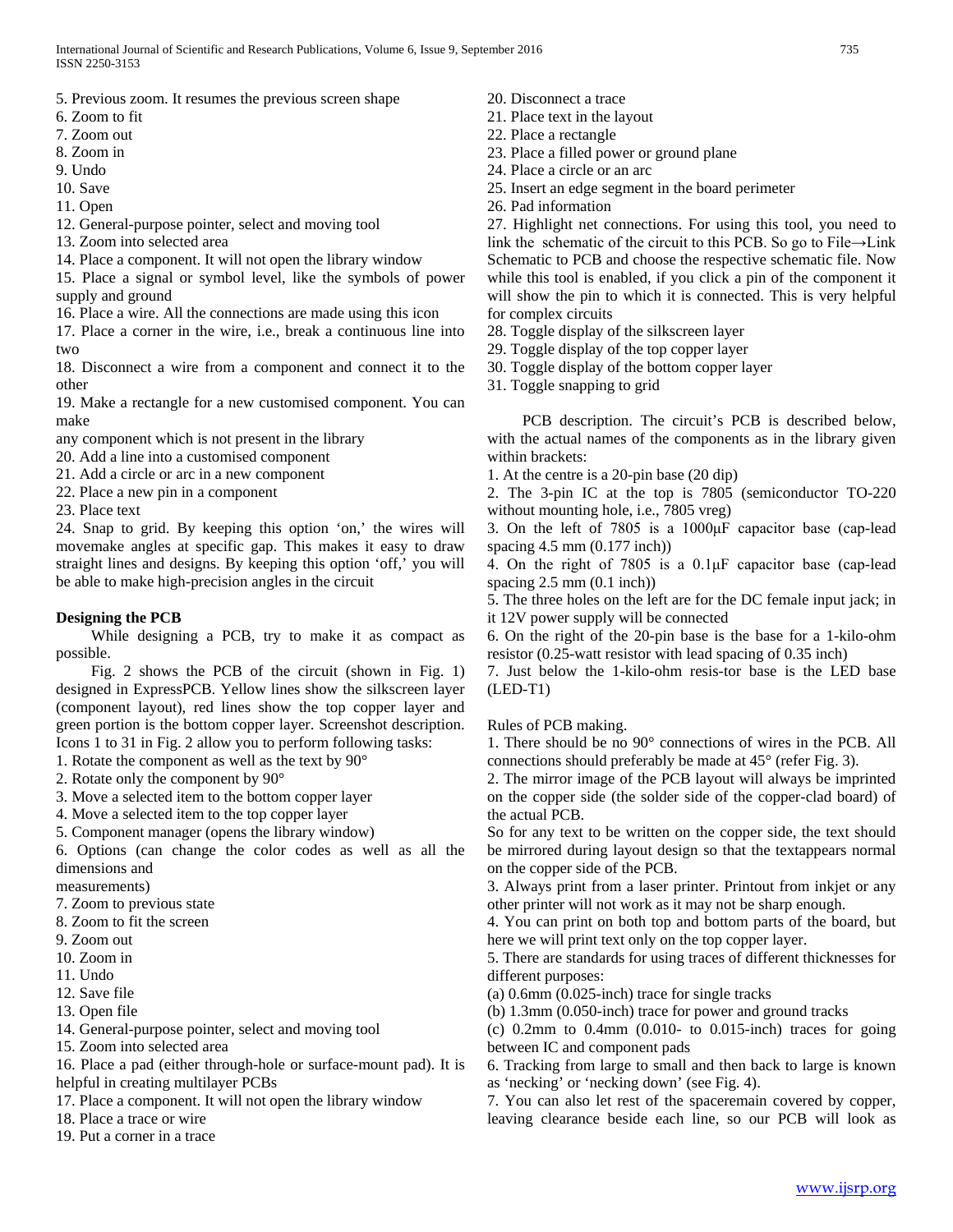shown in Fig. 5. We will not use it as this type of filled circuit is best for industrial-level machine etching.

8. The standards for clearances for electrical conductors are listed here in

the table (on previous page).

9. For thin tracks (<0.6mm traces), it is good to add 'chamfer' to 'T' junction, thus eliminating 90° angles (see Fig. 6).

#### **Printing the PCB layout**

Go to File $\rightarrow$ Print. A window as shown in Fig. 7 will open. Select 'Layers to

Print.' Keep 'Enlarge to Fit Page' option unchecked as it will not give the exact layout of the components. Print the PCB layout from a laser printer. If you don't have a laser printer at home, convert the file into a PDF file (using PDF995 software) and then print it elsewhere.

#### **Etching**

 Cut the copper-clad board to a size matching the size of the PCB design printout. You can also use a glass epoxy board but it's costlier than a copper-clad board. Fig. 9 shows a full-size copper-clad board. Put the paper printout on the board with the printed side facing the copper side. Affix the paper to the board using cellotape so that the paper does not move while ironing (Fig. 10). Now take your household electric iron and set its temperature to the maximum (Fig. 11). Press the hot iron on the paper and carefully move it across the paper for about four minutes.

 While doing so, check for impressions. Continue ironing until the complete impression of the circuit comes on the copper side (Fig. 12).

 Complete the blanks, if any, with a good permanent marker. If any line is not dark enough, redraw it on the board using the permanent marker. Wash the board in normal tap water. Drill IC holes using a 1mm hand PCB drill as shown in Fig. 14. Redraw the lines using the permanent marker if they have been defaced by the drill. (ferric chloride) powder in hot water. The reaction Now mix some FeCl3 is vigorous, so take safety precaution. Put the copper-clad board in the solution and constantly tilt the container from side to side without spilling its contents (Fig. 15). This is done to speed up the reaction. It takes five to six minutes to wash away all the excess copper. In between, keep checking the board. Ensure that the marker or carbon of the impression does not wash away. Take the board out (Fig. 16) and wash it under tap water to remove the permanent marker ink. Remove carbon by using nail polish remover. Use a scrubber to gently scrub the copper surface (Fig. 17) till it shines.

### **5.3 PCB LAYOUT**





#### **5.4 SOFTWARE IMPLEMENTATION**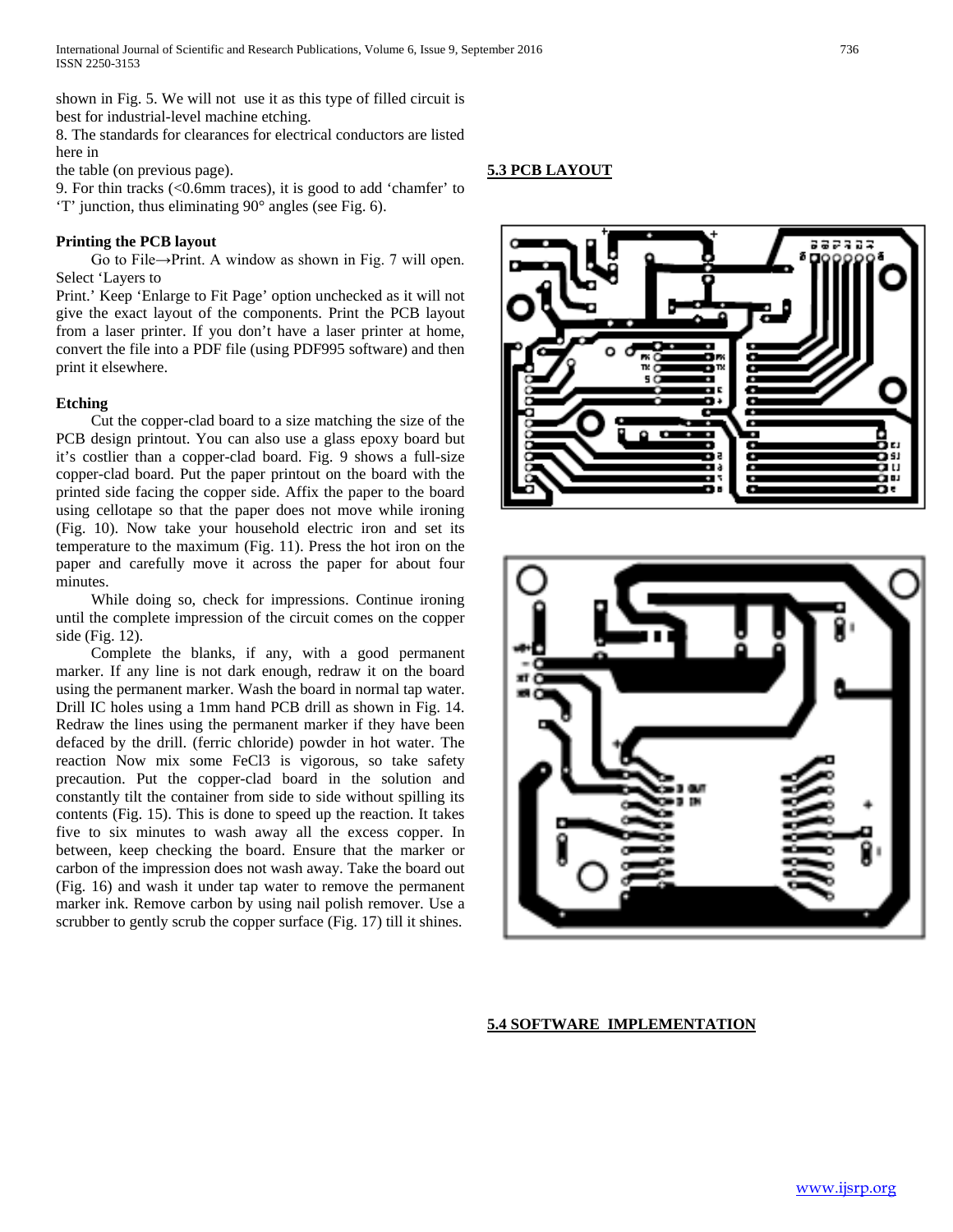## Arduino Uno R3 (Atmega328)



 The Arduino Uno is a microcontroller board based on the ATmega328 (datasheet). It has 14 digital input/output pins (of which 6 can be used as PWM outputs), 6 analog inputs, a 16 MHz ceramic resonator, a USB connection, a power jack, an ICSP header, and a reset button. It contains everything needed to support the microcontroller; simply connect it to a computer with a USB cable or power it with a AC-to-DC adapter or battery to get started.

#### **Summary**

Microcontroller ATmega328 Operating Voltage 5V Input Voltage (recommended) 7-12V Input Voltage (limits) 6-20V Digital I/O Pins 14 (of which 6 provide PWM output) Analog Input Pins 6 DC Current per I/O Pin 40 mA DC Current for 3.3V Pin 50 mA Flash Memory 32 KB (ATmega328) of which 0.5 KB used by bootloader SRAM 2 KB (ATmega328) EEPROM 1 KB (ATmega328) Clock Speed 16 MHz

#### **Communication**

 The Arduino Uno has a number of facilities for communicating with a computer, another Arduino, or other microcontrollers. The ATmega328 provides UART TTL (5V) serial communication, which is available on digital pins 0 (RX) and 1 (TX). An ATmega16U2 on the board channels this serial communication over USB and appears as a virtual com port to software on the computer. The '16U2 firmware uses the standard USB COM drivers, and no external driver is needed. However, on Windows, a.inf file is required. The Arduino software includes a serial monitor which allows simple textual data to be sent to and from the Arduino board. The RX and TX LEDs on the board will flash when data is being transmitted via the USB-to-serial chip and USB connection to the computer (but not for serial communication on pins 0 and 1).

 A SoftwareSerial library allows for serial communication on any of the Uno's digital pins.The ATmega328 also supports I2C (TWI) and SPI communication. The Arduino software includes a Wire library to simplify use of the I2C bus; see the documentation for details. For SPI communication, use the SPI library.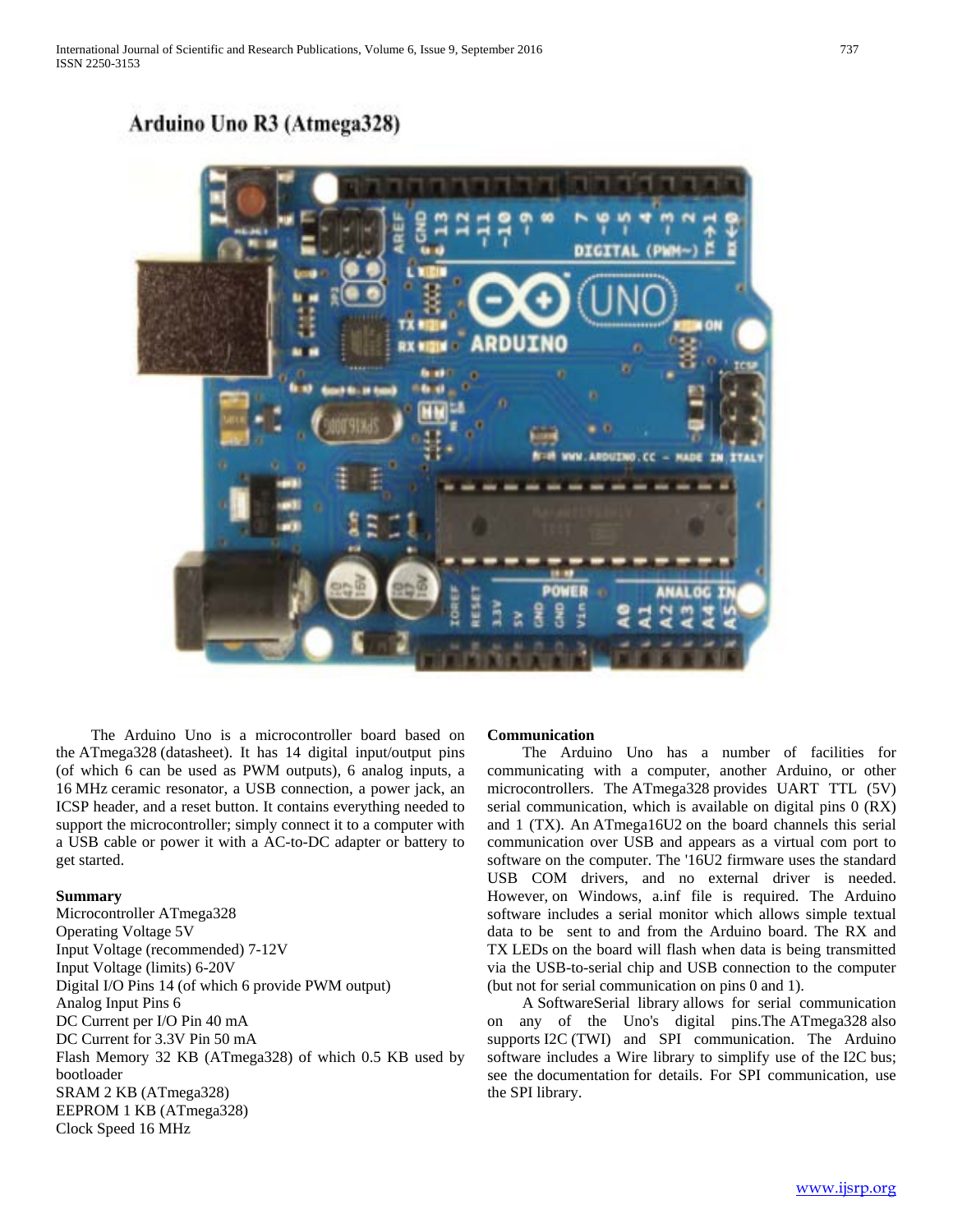#### **Programming**

 The Arduino Uno can be programmed with the Arduino software (download). Select "Arduino Uno from the Tools > Board menu (according to the microcontroller on your board). For details, see theThe ATmega328 on the Arduino Uno comes preburned with a bootloader that allows you to upload new code to it without the use of an external hardware programmer. It communicates using the original STK500 protocol (reference, C header files).You can also bypass the bootloader and program the microcontroller through the ICSP (In-Circuit Serial Programming) header; see these instructions for details.The ATmega16U2 (or 8U2 in the rev1 and rev2 boards) firmware source code is available . The ATmega16U2/8U2 is loaded with a DFU bootloader, which can be activated by:

 $\Box$  On Rev1 boards: connecting the solder jumper on the back of the board (near the map of Italy) and then resetting the 8U2.

 $\Box$  On Rev2 or later boards: there is a resistor that pulling the 8U2/16U2 HWB line to ground, making it easier to put into DFU mode.

 You can then use Atmel's FLIP software (Windows) or the DFU programmer (Mac OS X and Linux) to load a new firmware. Or you can use the ISP header with an external programmer (overwriting the DFU bootloader). See this usercontributed tutorial for more information.

#### **Automatic (Software) Reset**

 Rather than requiring a physical press of the reset button before an upload, the Arduino Uno is designed in a way that allows it to be reset by software running on a connected computer. One of the hardware flow control lines (DTR) of theATmega8U2/16U2 is connected to the reset line of the ATmega328 via a 100 nanofarad capacitor. When this line is asserted (taken low), the reset line drops long enough to reset the chip. The Arduino software uses this capability to allow you to upload code by simply pressing the upload button in the Arduino environment. This means that the bootloader can have a shorter timeout, as the lowering of DTR can be well-coordinated with the start of the upload.This setup has other implications. When the Uno is connected to either a computer running Mac OS X or Linux, it resets each time a connection is made to it from software (via USB). For the following half-second or so, the bootloader is running on the Uno. While it is programmed to ignore malformed data (i.e. anything besides an upload of new code), it will intercept the first few bytes of data sent to the board after a connection is opened. If a sketch running on the board receives one-time configuration or other data when it first starts, make sure that the software with which it communicates waits a second after opening the connection and before sending this data.The Uno contains a trace that can be cut to disable the autoreset. The pads on either side of the trace can be soldered together to re-enable it. It's labeled "RESET-EN". You may also be able to disable the auto-reset by connecting a 110 ohm resistor from 5V to the reset line; see this forum thread for details.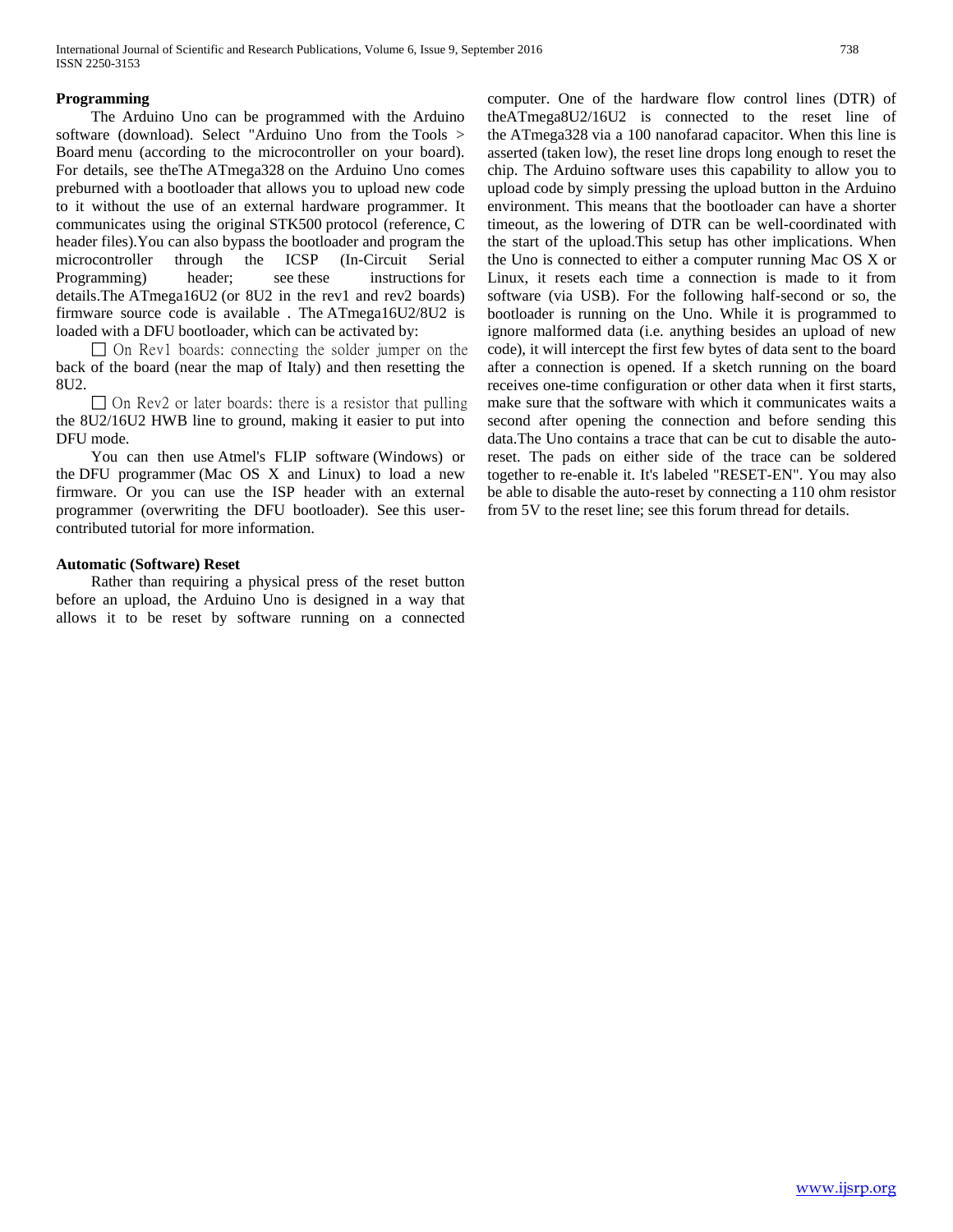

**Select your board**

 You'll need to select the entry in the Tools > Board menu that corresponds to your Arduino.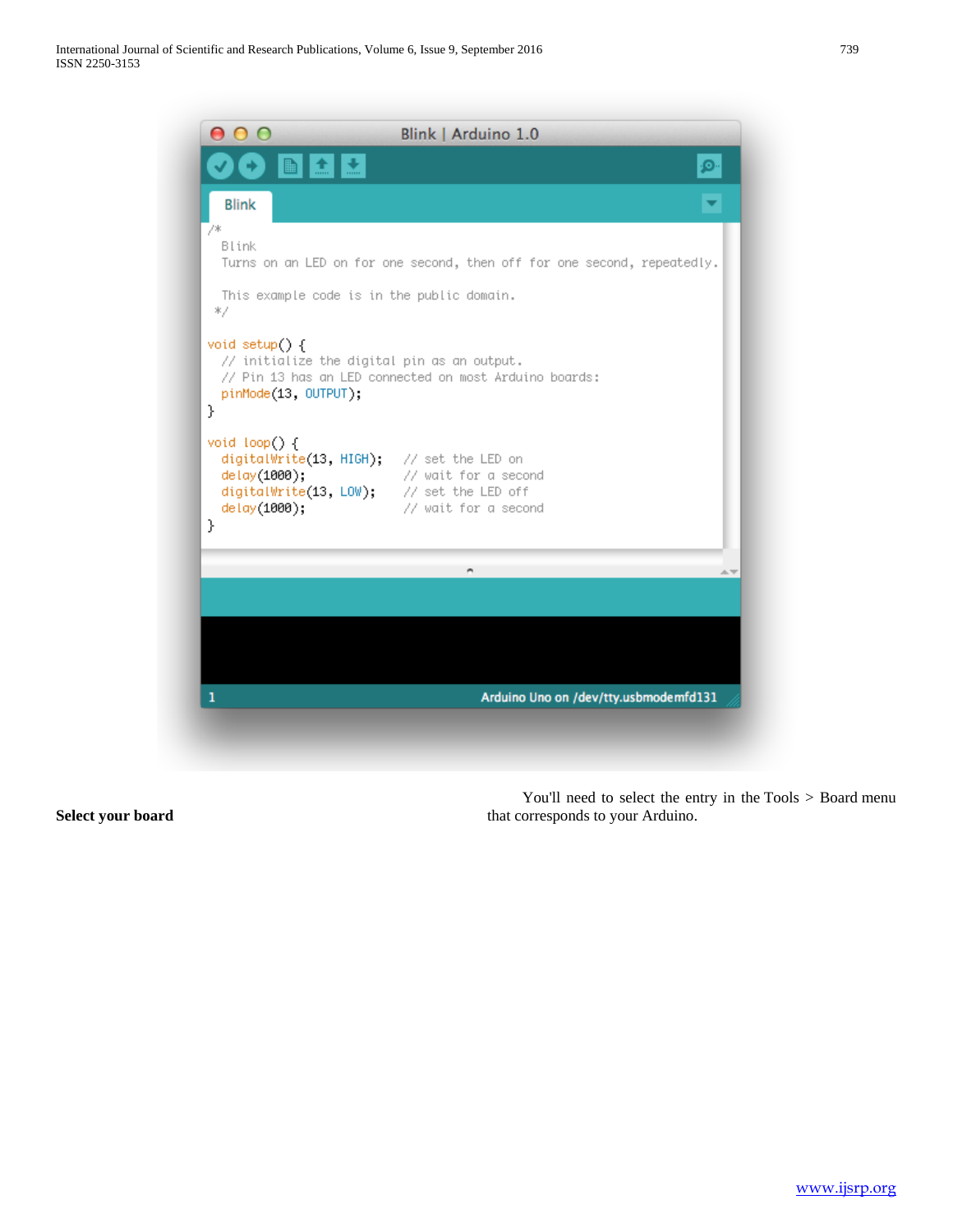| Sketch                                                                                                         | <b>Tools</b><br>Help                                                                             |                                                                                                              |
|----------------------------------------------------------------------------------------------------------------|--------------------------------------------------------------------------------------------------|--------------------------------------------------------------------------------------------------------------|
| $\boxed{\underline{\mathfrak{v}}}$ $\boxed{\underline{\mathfrak{v}}}$ $\boxed{\underline{\mathfrak{v}}}$<br>9a | $\frac{1}{2}$<br>Auto Format<br>Archive Sketch<br>Fix Encoding & Reload<br>Serial Monitor<br>企業M | o 0020<br>$\mathbb{X}$<br>図<br><b>ITP links</b><br><b>Resources left</b>                                     |
|                                                                                                                | Board                                                                                            | √ Arduino Uno                                                                                                |
|                                                                                                                | Serial Port<br>Þ                                                                                 | Arduino Duemilanove or Nano w/ ATmega328                                                                     |
|                                                                                                                | Burn Bootloader<br>▶                                                                             | Arduino Diecimila, Duemilanove, or Nano w/ ATmega168<br>Arduino Mega 2560                                    |
|                                                                                                                |                                                                                                  | Arduino Mega (ATmega1280)                                                                                    |
|                                                                                                                |                                                                                                  | Arduino Mini                                                                                                 |
|                                                                                                                |                                                                                                  | Arduino Fio                                                                                                  |
|                                                                                                                |                                                                                                  | Arduino BT w/ ATmega328<br>boa                                                                               |
|                                                                                                                |                                                                                                  | Arduino BT w/ ATmega168                                                                                      |
|                                                                                                                |                                                                                                  | LilyPad Arduino w/ ATmega328<br>ird                                                                          |
|                                                                                                                |                                                                                                  | LilyPad Arduino w/ ATmega168                                                                                 |
|                                                                                                                |                                                                                                  | Arduino Pro or Pro Mini (5V, 16 MHz) w/ ATmega328<br>D.<br>Arduino Pro or Pro Mini (5V, 16 MHz) w/ ATmega168 |
|                                                                                                                |                                                                                                  | Arduino Pro or Pro Mini (3.3V, 8 MHz) w/ ATmega328                                                           |
|                                                                                                                |                                                                                                  | Arduino Pro or Pro Mini (3.3V, 8 MHz) w/ ATmega168                                                           |
|                                                                                                                |                                                                                                  | ce <sup>.</sup><br>Arduino NG or older w/ ATmega168                                                          |
|                                                                                                                |                                                                                                  | $\mathsf{P}$<br>Arduino NG or older w/ ATmega8                                                               |
|                                                                                                                |                                                                                                  | C1                                                                                                           |

#### **Selecting an Arduino Uno**

 For Duemilanove Arduino boards with an ATmega328 (check the text on the chip on the board), select Arduino Duemilanove or Nano w/ ATmega328. Previously, Arduino boards came with an ATmega168; for those, select Arduino Diecimila, Duemilanove, or Nano w/ ATmega168. (Details of the board menu entries are available [on the environment page.](http://arduino.cc/en/Guide/Environment#boards))

#### **Select your serial port**

 Select the serial device of the Arduino board from the Tools | Serial Port menu. This is likely to beCOM3 or higher (COM1 and COM2 are usually reserved for hardware serial ports). To find out, you can disconnect your Arduino board and re-open the menu; the entry that disappears should be the Arduino board. Reconnect the board and select that serial port.

#### **Upload the program**

 Now, simply click the "Upload" button in the environment. Wait a few seconds - you should see the RX and TX leds on the board flashing. If the upload is successful, the message "Done uploading." will appear in the status bar. (*Note:* If you have an Arduino Mini, NG, or other board, you'll need to physically present the reset button on the board immediately before pressing the upload button.)

#### **PROGRAM**

#include <LiquidCrystal.h>

LiquidCrystal lcd(19,4,5,6,7,8);

void setup() {

 lcd.begin(16, 2); lcd.print(" Plant Health "); lcd.setCursor(0,1); lcd.print(" Monitor "); delay(1000); lcd.clear();

Serial.begin(9600);

```
}
```
#### void loop() {

while (Serial.available()  $> 0$ ) {

int red = Serial.parseInt();  $\frac{1}{100}$  // look for the next valid integer in the incoming serial stream: int green = Serial.parseInt(); int blue  $=$  Serial.parseInt(); int white = Serial.parseInt();

in the incoming serial stream:

if (Serial.read() ==  $\ln$ ) { // look for the next valid integer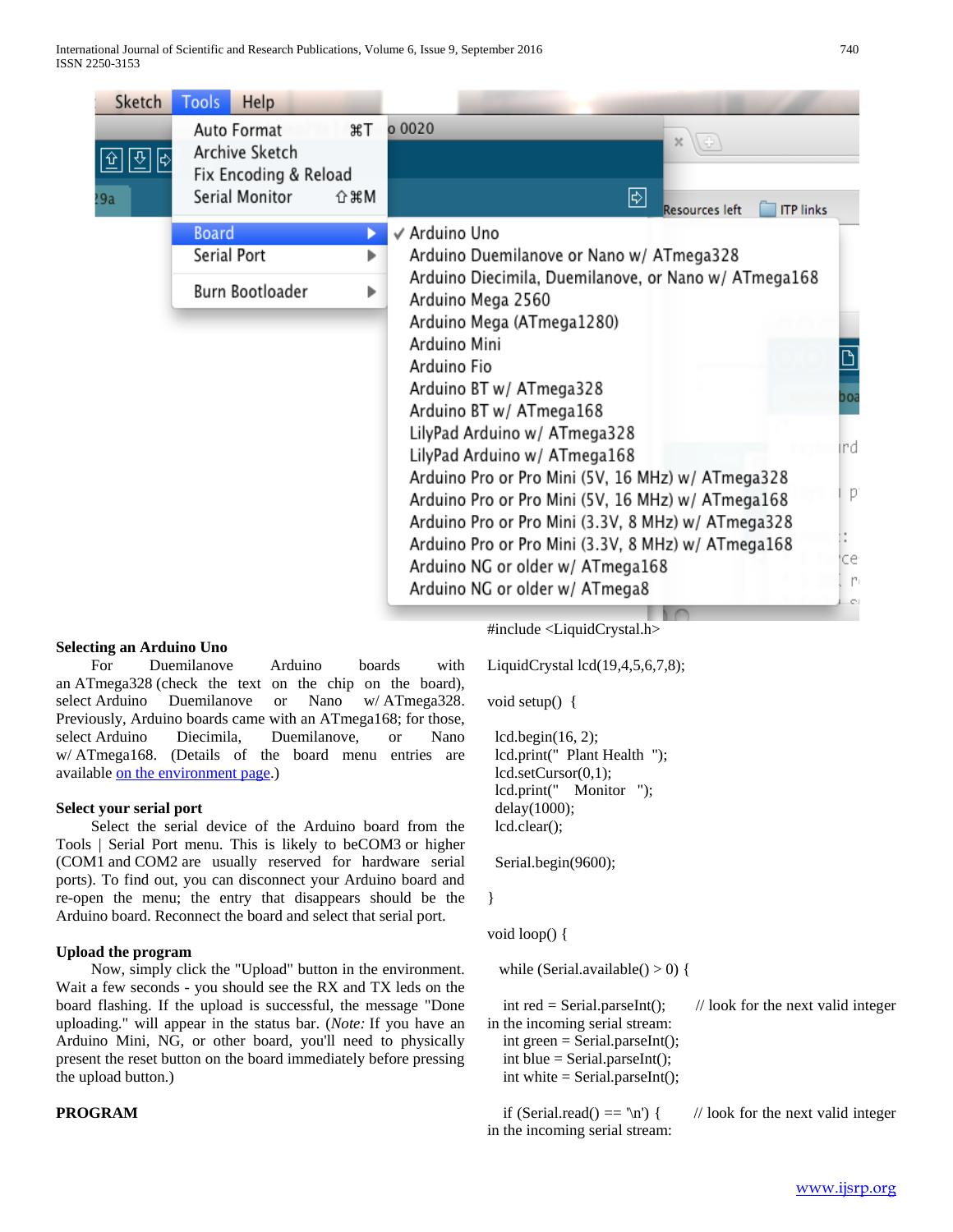| red = 255 - constrain(red, 0, 255); // constrain the values to 0<br>- 255 and invert | Dim data1 As Variant            |  |  |  |
|--------------------------------------------------------------------------------------|---------------------------------|--|--|--|
| $green = 255$ - constrain(green, 0, 255);<br>blue = $255$ - constrain(blue, 0, 255); | Dim strBuffer As Variant        |  |  |  |
| lcd.setCursor(0,0);                                                                  | Dim con As New ADODB.Connection |  |  |  |
| lcd.print("R:");                                                                     |                                 |  |  |  |
| lcd.print(red,DEC);<br>lcd.print(" ");                                               | Dim rst As New ADODB.Recordset  |  |  |  |
| lcd.setCursor(9,0);                                                                  | Dim RowValue As Integer         |  |  |  |
| lcd.print("G:");                                                                     | Dim rs As New ADODB.Recordset   |  |  |  |
| lcd.print(green,DEC);<br>lcd.print(" ");                                             | Private Sub Command1_Click()    |  |  |  |
| lcd.setCursor(0,1);                                                                  | If Port.PortOpen $=$ True Then  |  |  |  |
| lcd.print("B:");<br>lcd.print(blue,DEC);                                             | $Port.PortOpen = False$         |  |  |  |
| $lcd.print("")$ ;                                                                    | End If                          |  |  |  |
| lcd.setCursor(9,1);<br>lcd.print("W:");                                              |                                 |  |  |  |
| lcd.print(white,DEC);                                                                |                                 |  |  |  |
| $lcd.print("")$ ;                                                                    | If optCom1.Value Then           |  |  |  |
| Serial.print("R:");<br>Serial.print(red, DEC);                                       | Port.CommPort = $1$<br>End If   |  |  |  |
|                                                                                      |                                 |  |  |  |
| Serial.print(" G:" );<br>Serial.print(green, DEC);                                   | If optCom2. Value Then          |  |  |  |
| Serial.print("B:");                                                                  | Port.CommPort = $2$             |  |  |  |
| Serial.print(blue, DEC);                                                             | End If                          |  |  |  |
| Serial.print("W:");<br>Serial.println(white, DEC);                                   | If optCom3. Value Then          |  |  |  |
|                                                                                      | Port.CommPort = $3$             |  |  |  |
| }<br>$\}$                                                                            |                                 |  |  |  |
|                                                                                      | End If                          |  |  |  |
| <b>VB PROGRAM</b>                                                                    | If optCom4.Value Then           |  |  |  |
|                                                                                      | Port.CommPort = $4$             |  |  |  |
| <b>Option Explicit</b>                                                               | End If                          |  |  |  |
| Dim id As Integer                                                                    |                                 |  |  |  |
| Dim RCount As Integer                                                                |                                 |  |  |  |
| Dim CHNo As Variant                                                                  | Port.Settings = $"9600,N,8,1"$  |  |  |  |
| Dim Data As Variant                                                                  | Port.InputLen = $1$             |  |  |  |
| Dim c As Byte                                                                        | Port.InBufferSize = $2000$      |  |  |  |
| Dim RChr1 As String                                                                  | Port.OutBufferSize = $2000$     |  |  |  |
| Dim RChr As String                                                                   | Port.RThreshold = $1$           |  |  |  |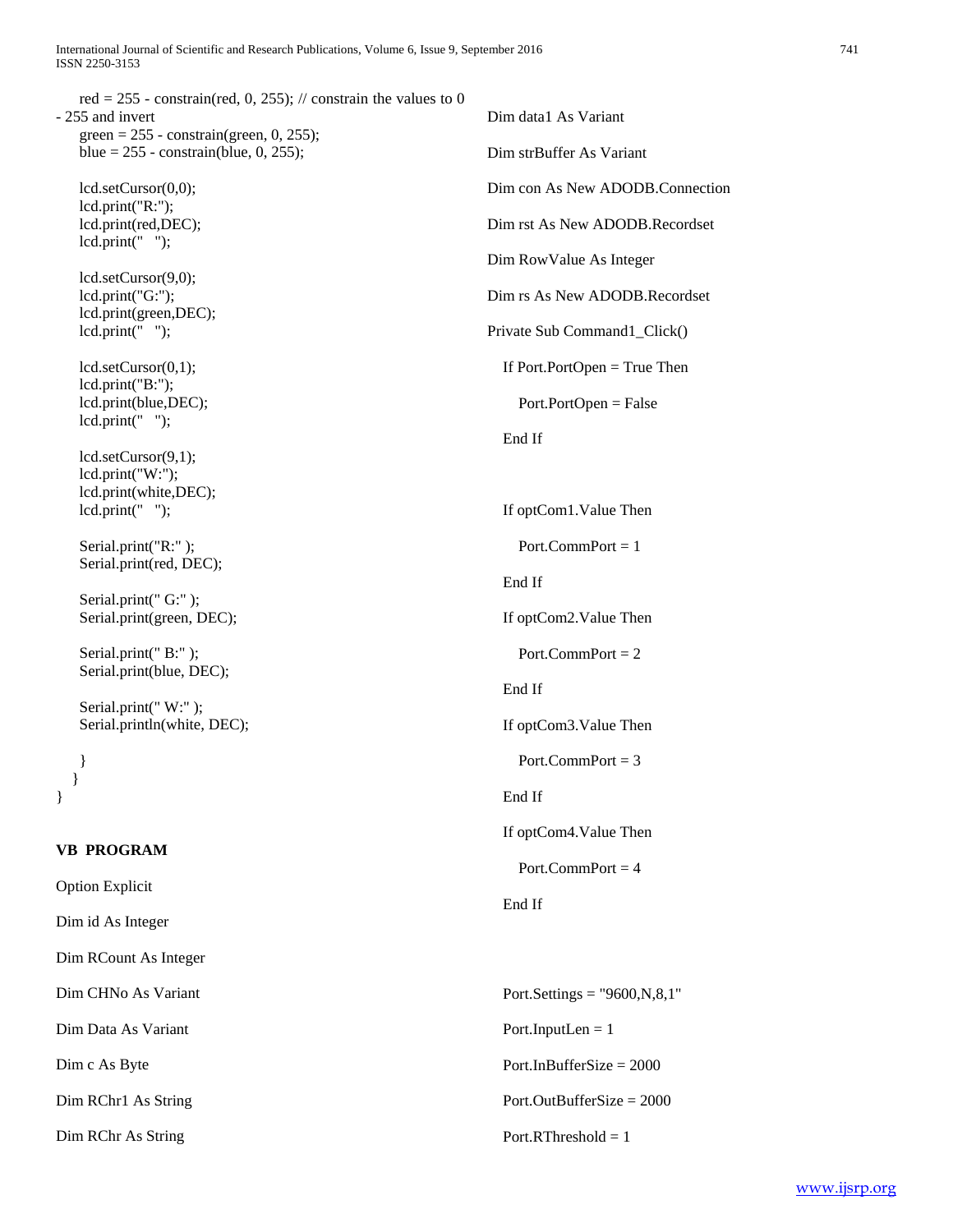| ×<br>۰ |  |
|--------|--|
|        |  |

|                                                      | End If                            |  |  |  |  |
|------------------------------------------------------|-----------------------------------|--|--|--|--|
| $Port.PortOpen = True$                               | If $CHNo = 3$ Then                |  |  |  |  |
| $Timer1.Enabeled = True$                             | $Text3.Text = Data$               |  |  |  |  |
|                                                      | End If                            |  |  |  |  |
| End Sub                                              | If $CHNo = 4$ Then                |  |  |  |  |
| Private Sub Form_Load()                              | If $Val(Data) = 1$ Then           |  |  |  |  |
| $Text1.Text = "o"$                                   | $Text4. Text = "LightGreen"$      |  |  |  |  |
| $Text2.Text = "o"$                                   | $Text4.BackColor = & HCOFFCO$     |  |  |  |  |
| $Text3.Text = "o"$                                   | Text5.Text = $"$ Young Leaf"      |  |  |  |  |
| Text4.Text = " $o$ "                                 | End If                            |  |  |  |  |
| Text5.Text = $"o"$                                   | If $Val(Data) = 2$ Then           |  |  |  |  |
| End Sub                                              | $Text4.Text = "Dark Green"$       |  |  |  |  |
| Private Sub Form_Unload(Cancel As Integer)           | Text4.BackColor = $\&$ H8000 $\&$ |  |  |  |  |
| End                                                  | Text5.Text = "Plant Healthy"      |  |  |  |  |
| End Sub                                              | End If                            |  |  |  |  |
| Private Sub Port_OnComm()                            | If $Val(Data) = 3$ Then           |  |  |  |  |
| If Not Port.CommEvent = $comEvReceive$ Then Exit Sub | $Text4.Text = "Pale Green"$       |  |  |  |  |
|                                                      | Text4.BackColor = $&H8080&$       |  |  |  |  |
| $RChr = Port. Input$                                 | $Text5. Text = "Mal Nutrition"$   |  |  |  |  |
|                                                      | End If                            |  |  |  |  |
| $RCount = RCount + 1$                                | If $Val(Data) = 4$ Then           |  |  |  |  |
|                                                      | $Text4.Text = "Yellow"$           |  |  |  |  |
| If $RChr = "M"$ Then                                 | Text4.BackColor = $&H80FF&$       |  |  |  |  |
| $RCount = 0$                                         | Text5.Text = "Getting Old"        |  |  |  |  |
|                                                      | End If                            |  |  |  |  |
| If $CHNo = 1$ Then                                   | If $Val(Data) = 5$ Then           |  |  |  |  |
| $Text1.Text = Data$                                  | $Text4.Text = "Red Sports"$       |  |  |  |  |
| End If                                               | Text4.BackColor = $&$ HFF $&$     |  |  |  |  |
| If $CHNo = 2$ Then                                   | Text5.Text = "Pest Problem"       |  |  |  |  |
| $Text2.Text = Data$                                  | End If                            |  |  |  |  |
|                                                      |                                   |  |  |  |  |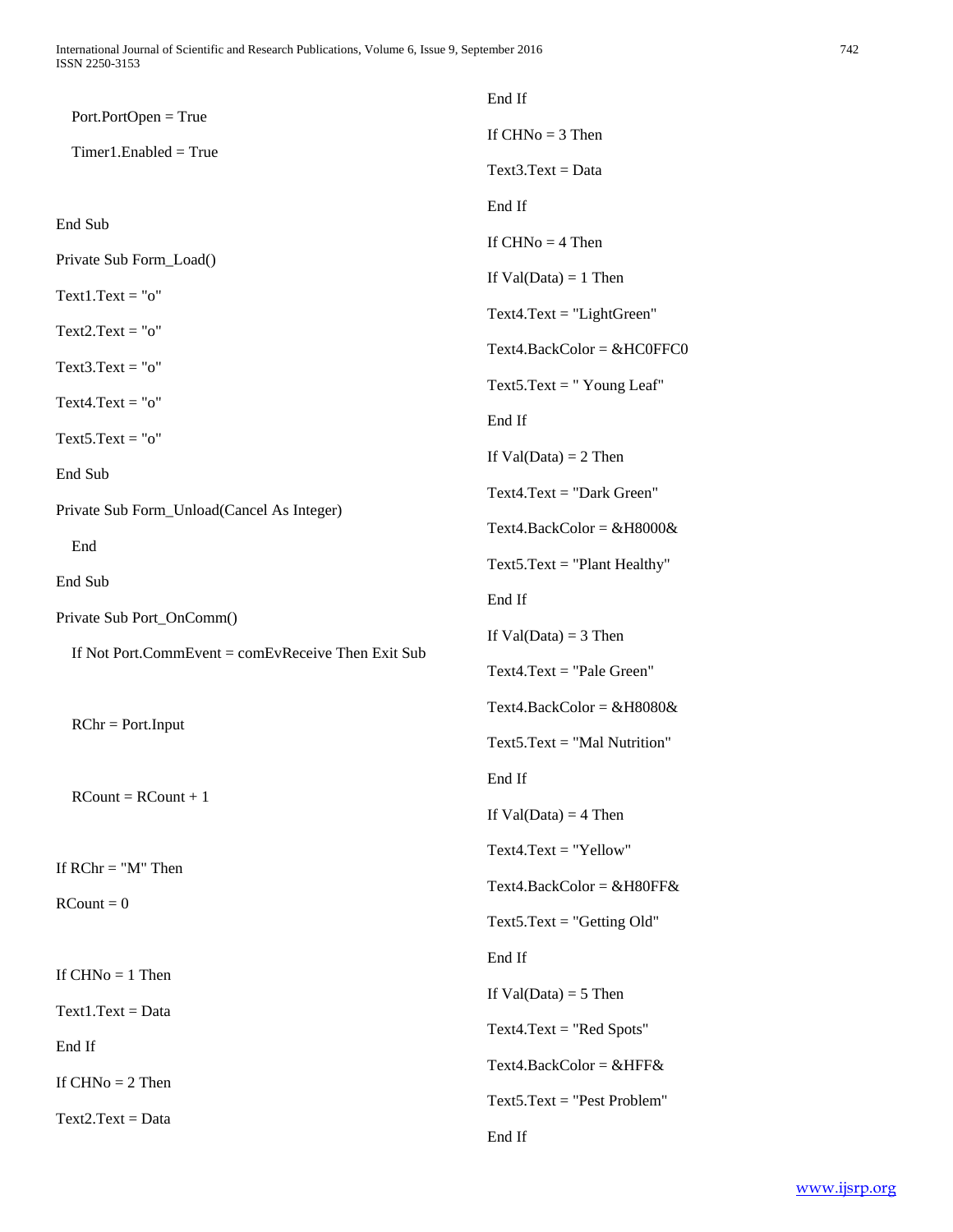| If $Val(Data) = 6$ Then                                                                    | $rs. LockType = adLockOptimistic$       |
|--------------------------------------------------------------------------------------------|-----------------------------------------|
| $Text4.Text = "Brown"$                                                                     | rs.Open "select * from log"             |
| Text4.BackColor = $&H80&$                                                                  | If $rs$ . RecordCount $\leq 10000$ Then |
| Text5.Text = $"$ Plant Dying"                                                              | rs.AddNew                               |
| End If                                                                                     | With rs                                 |
| End If                                                                                     | $!ch1 = Val(Text1.Text)$                |
| $Data = ""$                                                                                | $!ch2 = Val(Text2.Text)$                |
| Exit Sub                                                                                   | $!ch3 = Val(Text3.Text)$                |
| End If                                                                                     | $!$ Date = Date                         |
|                                                                                            | $'Time = Time$                          |
| If $RCount = 1$ Then                                                                       | .Update                                 |
| $CHNo = RChr$                                                                              | .Close                                  |
| Exit Sub                                                                                   | End With                                |
| End If                                                                                     | Else                                    |
|                                                                                            | rs.MoveFirst                            |
| If RCount $>= 2$ Then                                                                      | rs.Delete                               |
| Data = Data & RChr                                                                         | rs.Close                                |
| End If                                                                                     | End If                                  |
|                                                                                            | con.Close                               |
| End Sub                                                                                    | End Sub                                 |
| Private Sub Timer1_Timer()                                                                 |                                         |
| Call log                                                                                   |                                         |
| End Sub                                                                                    |                                         |
| Private Sub log()                                                                          |                                         |
| con.Open "Provider=Microsoft.Jet.OLEDB.4.0;Data Source=" &<br>App.Path & "\db1.mdb;Persist |                                         |
| Security Info=False"                                                                       |                                         |
| $rs$ . Active Connection = con                                                             |                                         |
| rs.CursorLocation = adUseClient                                                            |                                         |

rs.CursorType = adOpenDynamic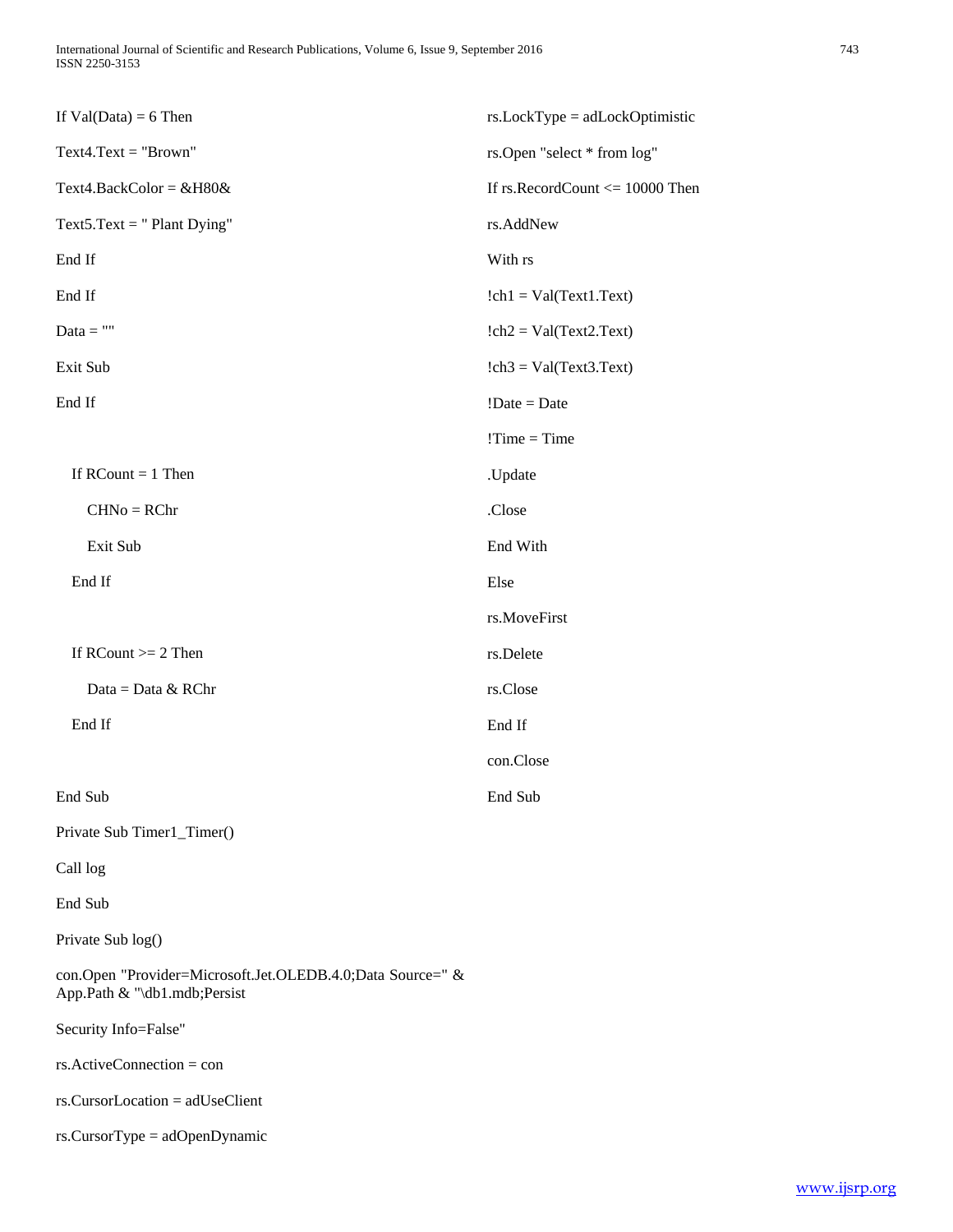International Journal of Scientific and Research Publications, Volume 6, Issue 9, September 2016 744 ISSN 2250-3153

## **VB Output Screen**



#### VI. CONCLUSION

 In this project, we discussed the wireless solution of greenhouse monitoring and control system based on ZigBee technology, and designed the wireless nodes, network establishment and software system. With the capabilities of selforganizing, self-configuring, self-diagnosing and self-healing, the ZigBee based monitoring and control system provides nearly unlimited installation flexibility for sensors, increases network robustness, and considerably reduces costs.monitoring systems can reliably and economically augment manual, route-based condition monitoring programs. Critical information from remote and difficult-to-access equipment can be continuously acquired, transmitted, and integrated into systems that help optimize the activities of maintenance , ultimately improving health of plants by adding required fertilizers and taking necessary precautions and eliminating unplanned failures.

#### VII. FUTURE SCOPE

 The future scope of our project involves completing the entire robotic system with fully integrated sensors. This will allow investigations to be carried out to optimize plant growth based on the information obtained from the color sensors, by relating color information to plant quality. By using integrated sensors we can use it for sensing the environmental conditions such as light ,humidity ,soil moisture which cannot be measured by the human eye. We can also implement this project on PDA'S and mobile devices. By implementing more advance program we can make this project which will be able to monitor plants of different colors and species by using web technology we can make this system portable which can be accessed from any part of the world. Through wireless technology data acquisition from remote places and database storage is the supporting structure of the system which can be used for further research studies like soil content analysis using different sensors and also get information of varying conditions .

#### **REFERENCES**

[1] Tanaka A.,RitsumeikanUniversity,Japan, "Wireless self-powered plant health monitoring sensor system.